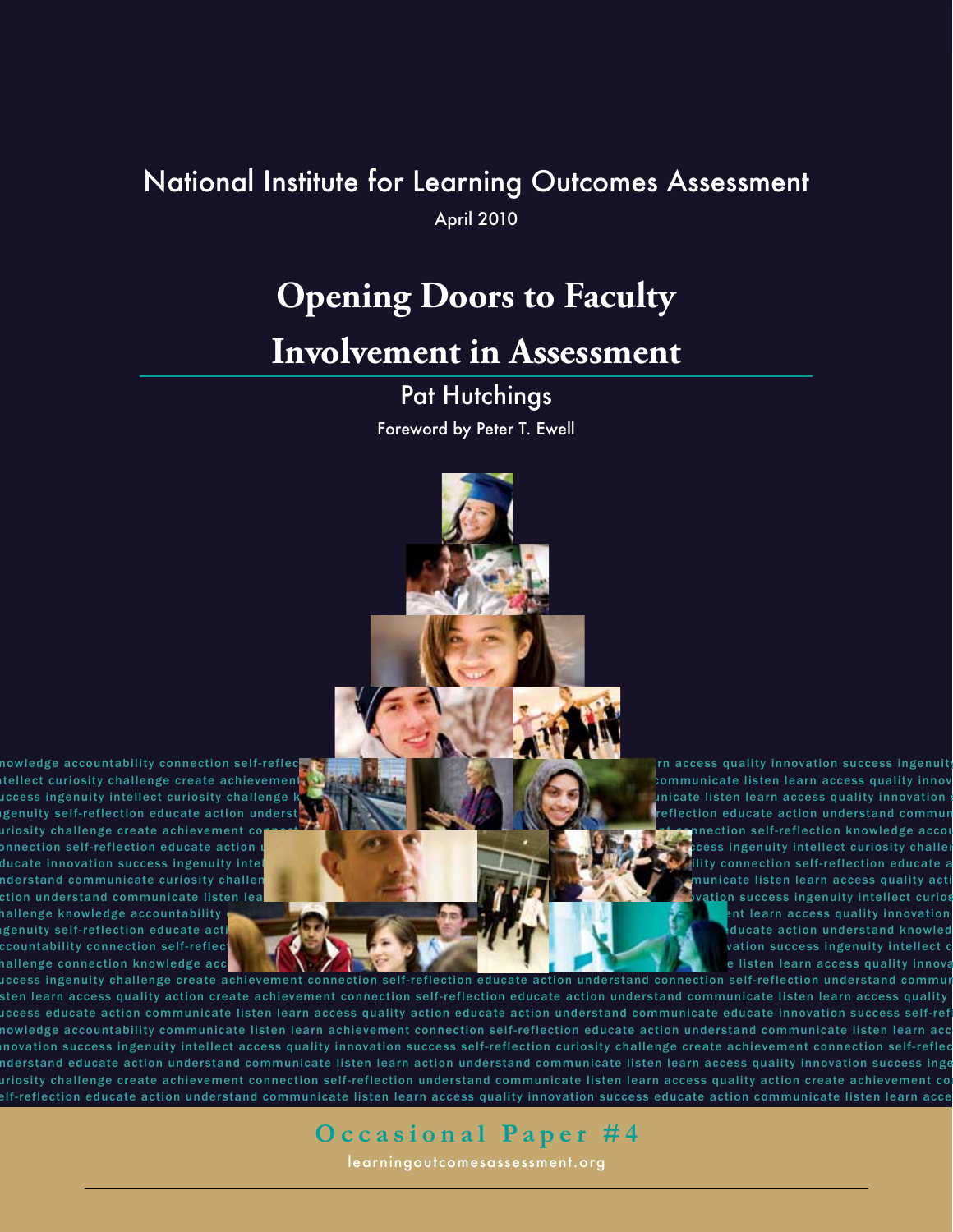#### **Pat Hutchings**

Pat Hutchings joined the Carnegie Foundation for the Advancement of Teaching in 1998, serving as a senior scholar and then as vice president, working closely with a wide range of programs and research initiatives, including the Carnegie Academy for the Scholarship of Teaching and Learning. She has written widely on the investiga- tion and documentation of teaching and learning, the peer collabo- ration and review of teaching, and the scholarship of teaching and learning. Recent publications, drawing from Carnegie's work, include Ethics of Inquiry: Issues in the Scholarship of Teaching and Learning (2002), Opening Lines: Approaches to the Scholarship of Teaching and Learning  $(2000)$  and, co-authored with Mary Taylor Huber, The Advancement of Learning: Building the Teaching Commons (2005). She left her full-time position in December 2009 but continues to work part-time with the Foundation on a broad range of higher education issues. She was chair of the English department at Alverno College from 1978 to 1987 and a senior staff member at the American Association for Higher Education from 1987-1997. Her doctorate in English is from the University of Iowa.

#### **Contents**

**Abstract …3**

**Foreword…4**

**Opening Doors to Faculty** 

**Involvement in Assessment… 6 Why Faculty Involvement Matters…7**

**Obstacles to Greater** 

**Involvement…8**

**Developments to Build On…10**

**Six Recommendations…13**

**Many Doors to Faculty Involvement…17**

**References…18**

#### **NILOA**

National Advisory Panel…20 Mission...20 Occasional Paper Series…20 About NILOA …21  $Staff$ ...21 Sponsors…21

The ideas and information contained in this publication are those of the authors and do not necessarily reflect the views of Carnegie Corporation of New York, Lumina Foundation for Education, or The Teagle Foundation.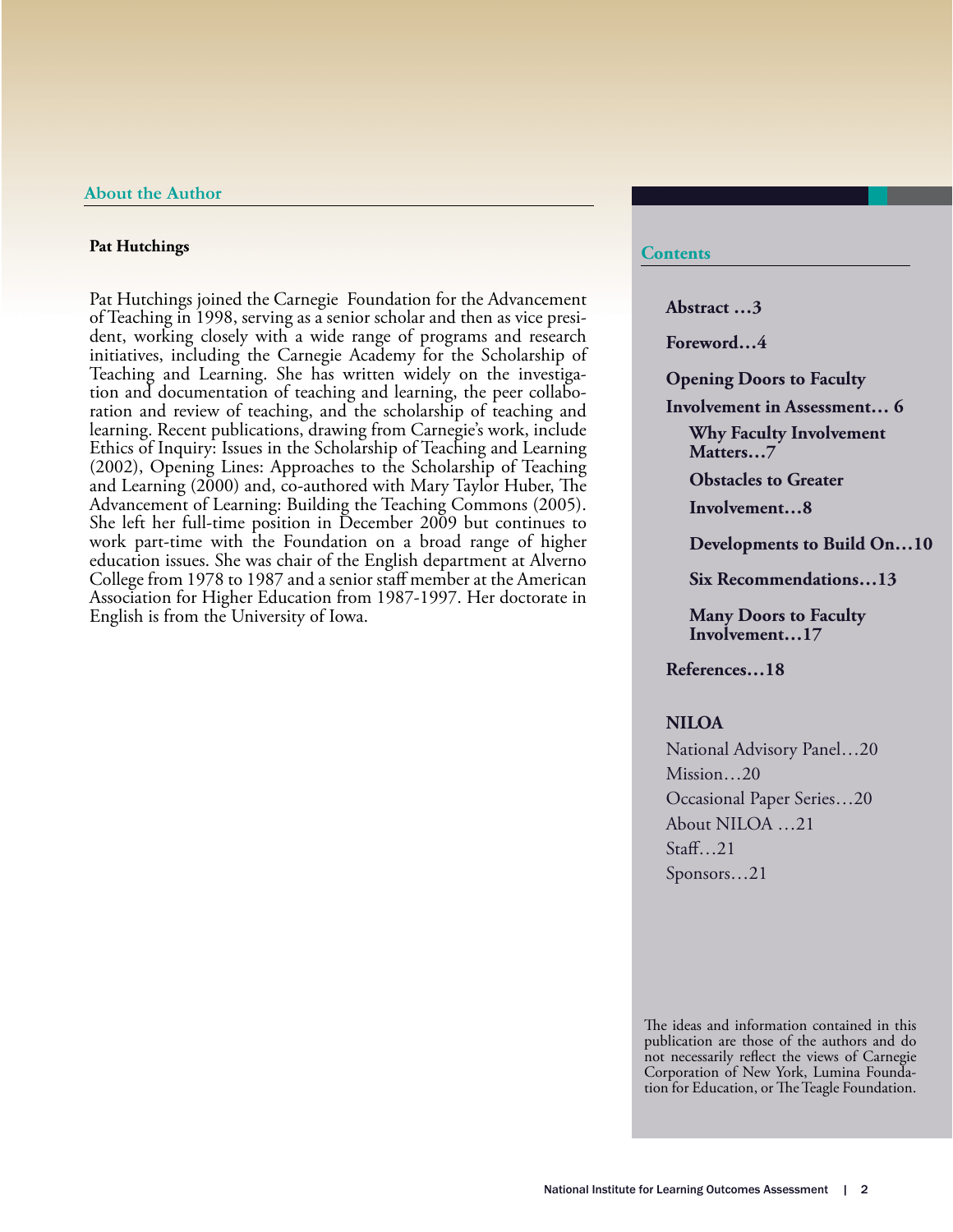intellect curiosity challenge create achievement connection sentimely at the faction understand communicate listen learn access quality innovation success ingenuity intellect curiosity challenge knowle when  $\mathcal{R}$  by connection understand communicate listen learn access quality innovation success ingenuity self-reflection educate action unde which we knowledge accountability connection self-reflection educate actio understand communicate curiosity challenge create achievement and the proflection curiosity challenge create achievement connection sel reflection knowledge accountability connection self-reflection eding which  $\mathcal{H}_k$  is and communicate listen learn access quality innovation succes ingenuity intellect curiosity challenge educate innovation success  $\mathcal{L}_\mathbf{c}$  which will will will what uniosity challenge create achievement knowledge accountability connection self-reflection educate action understand communic with a llenge create achievement connection self-reflection understand  $\sim$ communicate listen learn access quality action educate action und which when the cate listen learn action understand communicate listen learn acces



## **Abstract**

### **Opening Doors to Faculty Involvement in Assessment**

The assessment literature is replete with admonitions about the importance of faculty involvement, a kind of gold standard widely understood to be the key to assessment's impact "on the ground," in classrooms where teachers and students meet. Unfortunately, much of what has been done in the name of assessment has failed to engage large numbers of faculty in significant ways.

In this paper, I examine the dynamics behind this reality, including the mixed origins of assess- ment, coming both from within and outside academe, and a number of obstacles that stem from the culture and organization of higher education itself. I then identify more recent develop-<br>ments that promise to alter those dynamics, including and especially the rising level of interest in teaching and learning as scholarly, intellectual work. I close by proposing six ways to bring the purposes of assessment and the regular work of faculty closer together: 1) Build assessment around the regular, ongoing work of teaching and learning; 2) Make a place for assessment in faculty development; 3) Integrate assessment into the preparation of graduate students; 4) Reframe assessment as scholarship; 5) Create campus spaces and occasions for constructive assessment conversation and action; and 6) Involve students in assessment. Together, these strategies can make faculty involvement more likely and assessment more useful.

Pat's paper effectively synthesizes her dozens of years of experience as a faculty member, *consultant, and colleague. To her admirable observations and recommendations about engaging faculty in assessment, I would only add one: remember that you don't need everybody on board to move forward.* 

> *Peter T. Ewell Vice President, National Center for Higher Education Management Systems (NCHEMS) Senior Scholar, NILOA*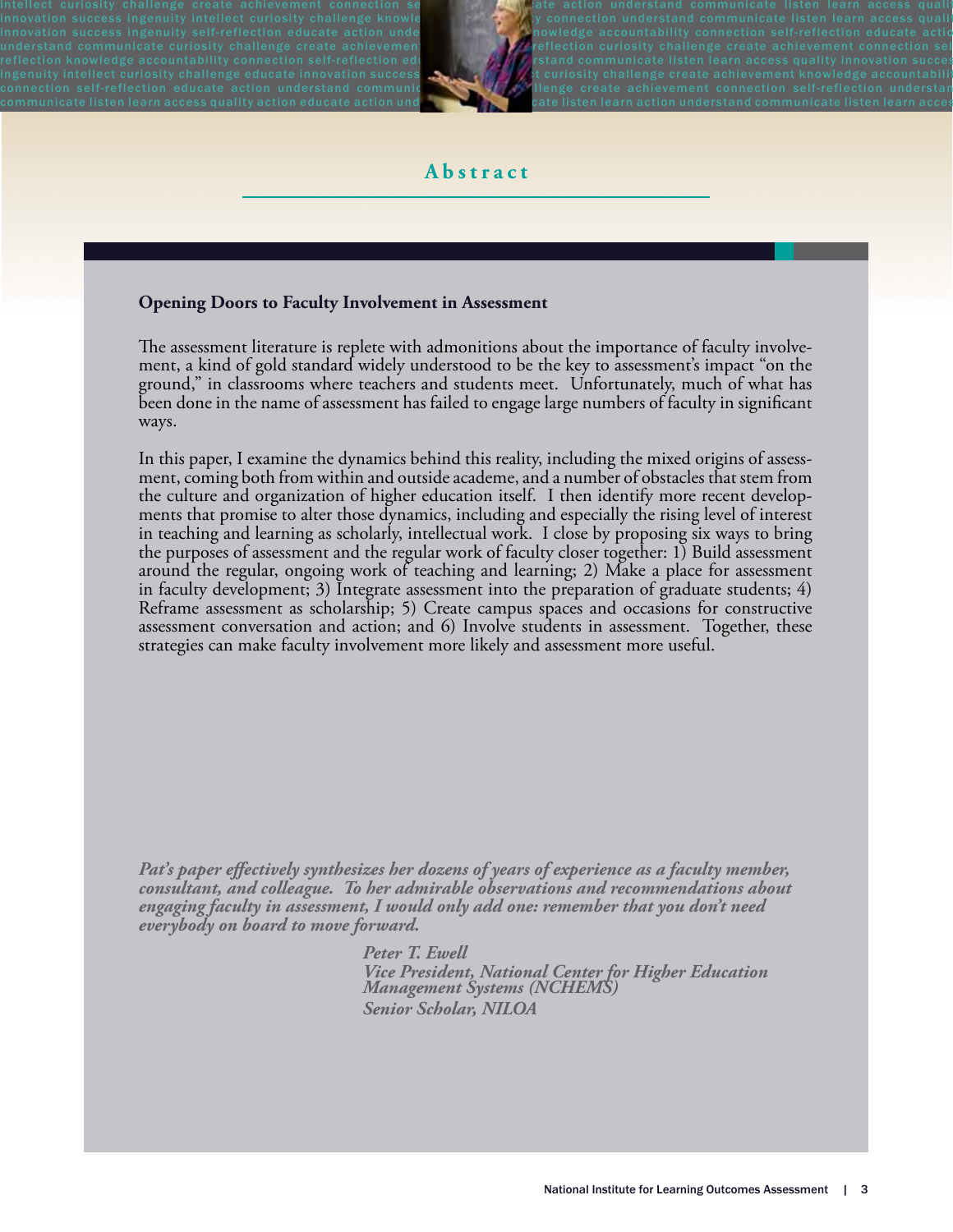intellect curiosity challenge create achievement connection sentimely at the faction understand communicate listen learn access quality innovation success ingenuity intellect curiosity challenge knowle when  $\mathcal{R}$  by connection understand communicate listen learn access quality innovation success ingenuity self-reflection educate action unde which we knowledge accountability connection self-reflection educate actio understand communicate curiosity challenge create achievement and the proflection curiosity challenge create achievement connection sel reflection knowledge accountability connection self-reflection eding which  $\mathcal{H}_k$  is and communicate listen learn access quality innovation succes ingenuity intellect curiosity challenge educate innovation success  $\mathcal{L}_\mathbf{c}$  which will will will what uniosity challenge create achievement knowledge accountability connection self-reflection educate action understand communic with a llenge create achievement connection self-reflection understand  $\sim$ communicate listen learn access quality action educate action und which when the cate listen learn action understand communicate listen learn acces



## **Foreword**

Since the emergence of assessment as a widespread phenomenon at American colleges and universities in the mid-1980s, "faculty involvement" has been repeatedly identified as essential. I repeated this admonition freely at that time, as did Pat Hutchings, the author of this latest NILOA Occasional Paper. But admonishment did not make it so. NILOA's most recent survey of provosts, for example, reveals that gaining faculty involvement and support is among their top concerns, and I always get similar answers when I pose this question to audiences at conferences and workshops.

In the first portion of her paper, Pat effectively enumerates some challenges to achieving greater<br>faculty involvement. One of the most important is the fact that, from the outset, most faculty perceived assessment as being principally about external accountability. As a result, many<br>continue to see little connection between such activities and their day-to-day life in the classroom. To amplify Pat's point, moreover, the entire premise of "assessment to improve instruction"—especially if it is offered by outsiders—is that there is something wrong with instruction to begin with. This posture is no many academic leaders currently do, doesn't work very well because the connection between assessment and teaching isn't obvious to faculty. And things may be even worse: widespread perceptions that assessment is essentially an administrative activity—the stuff of "strategic<br>planning" and "program review"—mean that faculty will shun it if only for that reason. Pat also notes that faculty value expertise and assessment is something that they typically do not know much about. In a similar vein, assessment is prosecuted in the alien language of business and education—not usually the most respected disciplines on any campus.

These are formidable obstacles. But Pat also gives us reasons to hope by reviewing several areas in which we have made progress. First, as she points out, the entire discourse about instruction has acquired a new tone and heightened respectability. And insofar as the connection between<br>assessment and teaching and learning can be clarified, this new rhetoric can only benefit assessment. Related to this is the rising prominence of Teaching and Learning Centers at many institutions. At their best, they can help faculty discover the integral connection between assessment and instruction and show them how to do assessment better. Finally, Pat observes that assessment methods have come a very long way over the last twenty years. When all this began (with the salient exception of Alverno College where Pat once taught), most institutions doing assessment had to be content with re-administering the ACT Assessment or giving GREs in various fields. Now we have creative and authentic standardized general skills tests like the<br>Collegiate Learning Assessment (CLA) and the Critical-Thinking Assessment Test (CAT), as<br>well as a range of solid techniques forms and bubble sheets. At least as important, they have made the job of assessment easier. Given that lack of time is one of the greatest objections that faculty raise about assessment, this also helps engagement. Finally, I'd like to add an item to Pat's reassuring list of "hopefuls." While I have no concrete evidence to back up this assertion, I am becoming convinced through sustained interaction that younger faculty members are more positive about and engaged in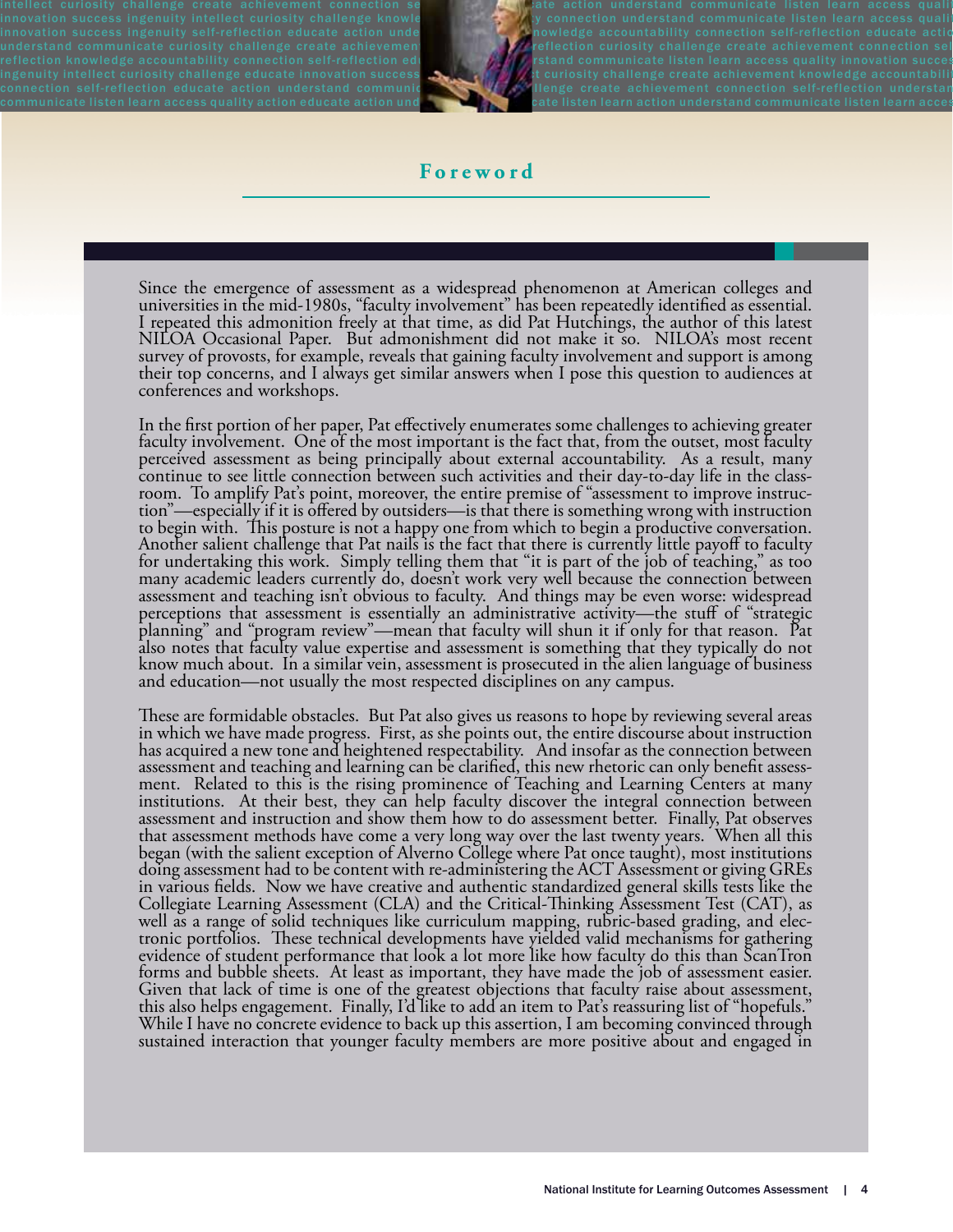intellect curiosity challenge create achievement connection sentimely at the faction understand communicate listen learn access quality innovation success ingenuity intellect curiosity challenge knowle when  $\mathcal{R}$  by connection understand communicate listen learn access quality innovation success ingenuity self-reflection educate action unde which we knowledge accountability connection self-reflection educate actio understand communicate curiosity challenge create achievement and the proflection curiosity challenge create achievement connection sel reflection knowledge accountability connection self-reflection eding which  $\mathcal{H}_k$  is and communicate listen learn access quality innovation succes ingenuity intellect curiosity challenge educate innovation success  $\mathcal{L}_\mathbf{c}$  which will will will what uniosity challenge create achievement knowledge accountability connection self-reflection educate action understand communic with a llenge create achievement connection self-reflection understand  $\sim$ communicate listen learn access quality action educate action und which when the cate listen learn action understand communicate listen learn acces



## **Foreword (continued)**

assessment than their "Boomer generation" colleagues. This may be because they are more collectivist and team oriented—eroding the "isolation in the classroom" syndrome that Pat so accurately describes. But wherever it comes from, it is bound to be good for assessment's future.

The meat of Pat's paper is offered in six recommendations for "opening doors to faculty involvement in assessment." The first—embedding assessment directly into the regular curriculum through mapped and targeted assignment designed and piloted rubrics—has always been a personal favorite of mine, and I argued for it in my Occasional Paper a year ago. The second and third—more emphasis on faculty develop-<br>ment offered through campus Teaching and Learning Centers, and greater emphasis on instruc-<br>tional training (and assessment) in prep though this by no means diminishes their appropriateness. The fourth—making assessment technique and evidence an integral part of the Scholarship of Teaching and Learning—reflects Pat's own successful history of doing this over many years at the Carnegie Foundation for the Advancement of Teaching and as AAHE's founding Assessment Forum Director.

The last two recommendations, though, are not only sound but are fresh as well. The fifth cogently notes the fact that colleges and universities lack spaces and opportunities for faculty to discuss and make meaning of assessment results through sustained engagement. Time constrained committee discussions are no place for serious collective reflection and there is simply no "room" for this activity (figuratively or literally) in current campus discourse. This is a serious limitation and it ought to be addressed. Sixth, Pat urges us to involve students directly in assessment. Now there's an idea! Not only do students have the greatest stake in improving teaching and learning, they also are closer to the data than we are. This means that they can frequently offer much better interpretations of assessment results and I have seen more than one campus assessment committee learn this to its members' benefit.

In short, Pat's paper effectively synthesizes her dozens of years of experience as a faculty member, consultant, and colleague. To her admirable observations and recommendations about engaging faculty in assessment, I would only add one: remember that you don't need everybody on board to move forward.

Peter T. Ewell Vice-President, National Center for Higher Education Management Systems (NCHEMS) Senior Scholar, NILOA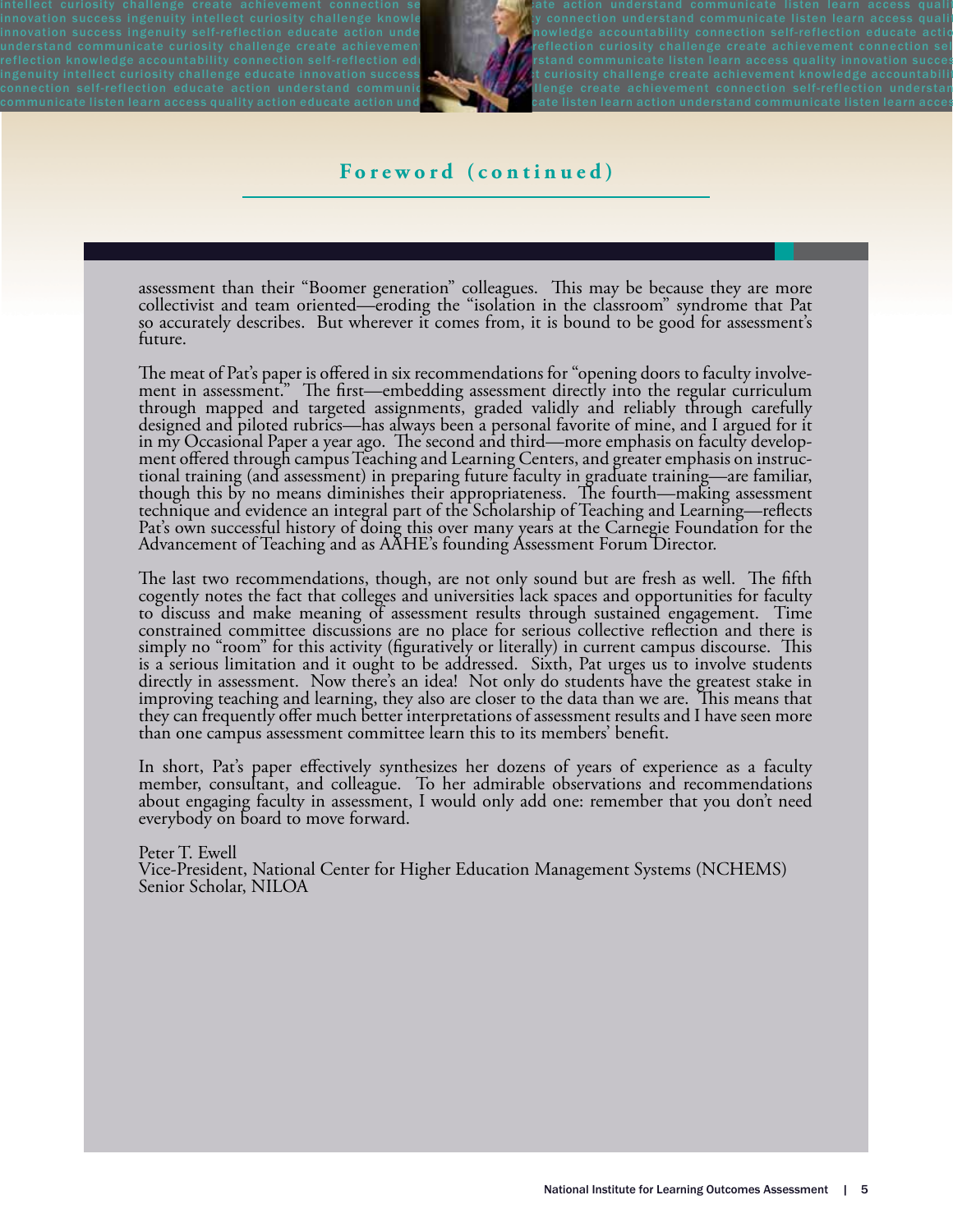communicate listen learn access quality action educate action und which we called use instentional matrix method wholestand communicate listen learn acces quality innovation success ingenuity intellect curiosity challenge knowled with the intervelon access quality self-reflection curiosity challeng create achievement learn access quality innovation success ing  $\mathbb{F}_n$  is the ducate action understand intellect knowledge accountabili connection self-reflection educate action understand knowledge **the Constant Connection self-reflection** educate action understand communica IIsten learn access quality innovation success ingenuity intellect **of the Constant Constant Paper was accountability connection self-reflectio** educate action understand communicate listen learn access quictured in success ingenuity challenge create achievement connection sel reflection educate action understand communicate listen learn at  $\mathcal{M}$  . We dition self-reflection educate action understand communicate liste Learn access quality innovation success ingenuity intellect acces and the Market Mion success self-reflection curiosity challenge create achievement



# **Opening Doors to Faculty** Involvement in Assessment **Pat Hutchings**

Since the institutional assessment of student learning outcomes arrived on the higher education scene some 25 years ago, no issue has generated more attention than the role of faculty in such work. The research and practice literature on the topic is packed with admonitions about the importance of faculty involvement, which has come to be seen as a kind of gold standard, the key to assessment's impact "on the ground"—in classrooms where teachers and students meet. This view, it seems safe to say, is shared by just about everyone who works in, writes about, worries about, or champions assessment.

What is also widely shared is a sense that the real promise of assessment depends on significantly growing and deepening faculty involvement—and, in short, that there has not been enough of it. In truth, the extent to which faculty have been involved in assessment is difficult to know—and the danger here of self-fulfilling prophecy should be kept in mind—but in a recent national survey of campus assessment practice, 66 percent of chief academic officers name "more faculty engagement" as the highest priority in making further progress (Kuh & Ikenberry, 2009, p. 9). Similarly, "a strong faculty leadership role" tops the list of criteria for the Council on Higher Education Accreditation's annual award to campuses with exemplary assessment programs (see Eaton, 2008), and the assessment framework put forward by the Association of American Colleges & Universities (AAC&U, 2008) urges a focus on "our students' best work," in which faculty must clearly play a—perhaps *the*—central role. Looking back to earlier days, a set of principles developed under the sponsorship of the American Association for Higher Education (AAHE) (Astin et al., 1993) points in the same direction, urging that assessment be \$rmly connected to the classroom and the values of educators.

On the one hand, such urgings reflect the fact that on hundreds of campuses faculty have played critically important roles in assessment; their efforts have produced exciting accounts by and about those who become engaged in assessment and discover in it (sometimes to their considerable surprise) a route to more powerful approaches to student learning. At the same time, these urgings reflect a concern that much of what has been done in the name of assessment has failed to engage large numbers of faculty in significant ways.

In this paper I examine the dynamics behind this reality, identify recent developments that may alter those dynamics by creating a more posi- tive climate for serious work on learning and teaching, and propose six approaches that promise to bring the purposes of assessment and the regular work of faculty closer together—making faculty involvement more likely and assessment more useful. While building on the observations of many who have written about these matters, I also draw on my

**The real promise of assessment** *depends on significantly growing and deepening faculty involvement…*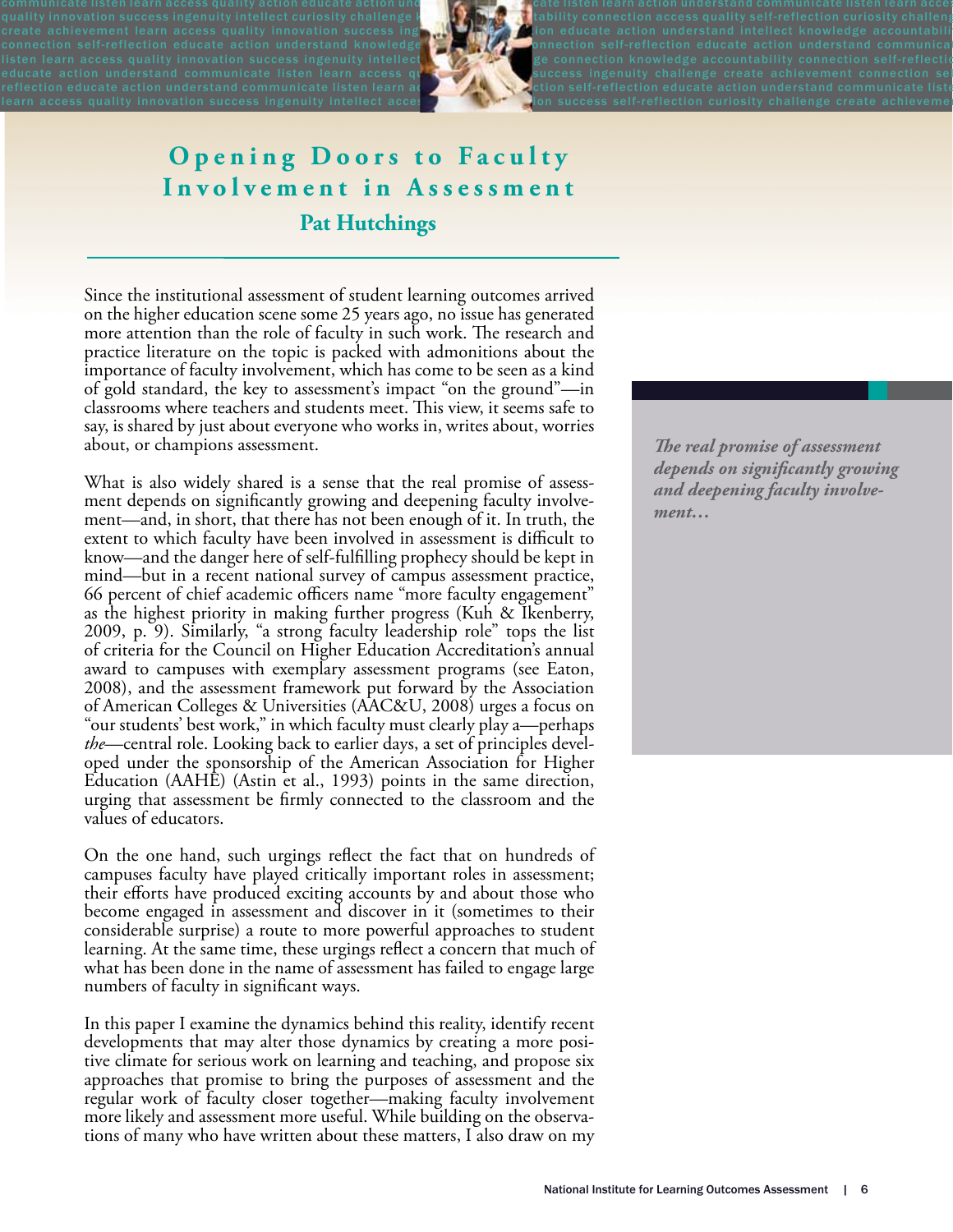experience as an English professor at Alverno College (where assessment was fully integrated into faculty work), on my role as inaugural director of the AAHE Assessment Forum,<sup>1</sup> and on my subsequent work (much of it with The Carnegie Foundation for the Advancement of Teaching) with faculty from a wide range of disciplines and institutional types seeking ways to make teaching more visible, valued, and effective in meeting the needs of today's learners.

# **Why Faculty Involvement Matters**

For starters it's worth looking at what happens when faculty are significant participants in the assessment process—not just token members of a committee cobbled together for an accreditation visit or an afterthe-fact audience for assessment results they had no part in shaping but central voices and shapers of activity. Such significant roles have not been the norm. As Peter Ewell (2009) points out in another NILOA paper, from its early days in higher education, assessment was "consciously separated from what went on in the classroom," and especially from grading, as part of an effort to promote "objective" data gathering (p. 19). In response, many campuses felt they had no choice but to employ external tests and instruments that kept assessment distinct from the regular work of faculty as facilitators and judges of student learning. In fact, the real promise of assessment—and the area in which faculty involvement matters first and most—lies precisely in the questions that faculty, both individually and collectively, must ask about their students' learning in their regular instructional work: what purposes and goals are most important, whether those goals are met, and how to do better. As one faculty member once told me, "assessment is asking whether my students are learning what I am teaching."

Such questions are not new, they are not easy, and most of all they are not questions that can be answered by "someone else." They are faculty questions. Ironically, however, they have not been questions that naturally arise in the daily work of the professoriate or, say, in department meetings, which are more likely to deal with parking and schedules than with student learning. Literary scholar Gerald Graff (2006) has written about the skill with which academics in his field manage to side step such conversations—which, admittedly, can become difficult, take a wrong turn, or bog down, generating a good deal of proverbial heat and not much light.

But listening to the voices of faculty who have taken on assessment's questions with colleagues, the power of the process is clear. In interviews conducted as part of the work of the AAHE Assessment Forum, for instance, my colleague Ted Marchese and I heard over and over about assessment's power to prompt collective faculty conversation about purposes, often for the first time; about discovering the need to be more explicit about goals for student learning; about finding better ways to know whether those goals are being met; and about shaping and sharing feedback that can strengthen student learning. As a professor of English at the University of Virginia told us, although he did not wholly

*Listening to the voices of faculty who have taken on assessment's questions with colleagues, the power of assessment is clear.* 

<sup>1</sup> In preparing this paper, I returned to a 1990 *Change* magazine article I coauthored with Ted Marchese, my colleague at the AAHE and its vice president. Ted's view of assessment has deeply influenced my own, and I am grateful to him for thinking with me over the years about many of the issues I deal with here.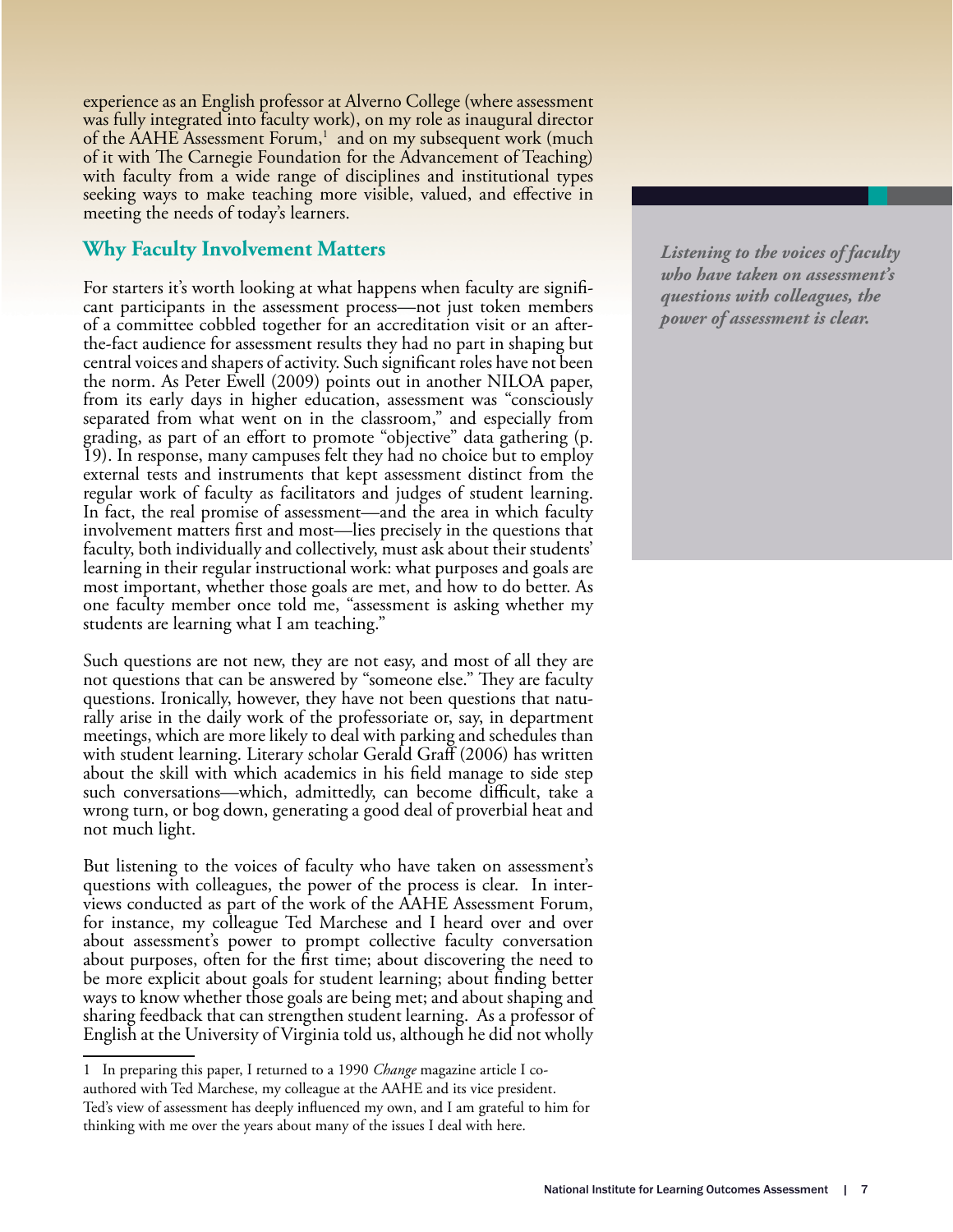endorse its work, the university's assessment steering committee was worth sticking with because "it's the only place on campus I can find an important conversation about what students are learning" (Hutchings & Marchese, 1990, p. 23). Such conversations are important in and of themselves, but they matter, too, because they set the stage for the larger cycle of assessment work: designing and selecting instruments and approaches, grappling with evidence, and using results to make changes that actually help students achieve the goals and purposes faculty believe are most important.

All of this is by way of saying that assessment has deep-seated educational roots. A number of forces propelled assessment's arrival on the higher education landscape, certainly, but among the most notable was the 1984 report, *Involvement in Learning*, by the National Institute of Education's (NIE) Study Group on the Conditions of Excellence in American Higher Education, which called on undergraduate education to 1) set high expectations, 2) involve students in their learning, and 3) assess and give feedback for improvement. Assessment was seen first and foremost as an educational practice, and its champions—like Alexander Astin, who served on the NIE study group—held up a vision of educational quality based not on reputation and resources but on the institution's contribution to learning—and, therefore, on the work of students and faculty.

### **Obstacles to Greater Involvement**

While the role of assessment in learning has had and continues to have eloquent and prestigious proponents, it has also attracted other, perhaps louder, patrons from its earliest days in higher education. In 1986 the National Governor's Association (NGA) embraced the idea in a report tellingly entitled *Time for Results*. A key figure in this initiative was Governor John Ashcroft of Missouri, whose state motto, "Show Me," captured the tone of policy makers tired of what they saw as higher education's sense of entitlement and asking for proof and accountability. In fairness, it should be said that external calls for assessment took a range of forms in the early years, and many of them were sensible and well intentioned. Alverno College's much-touted model of assessment in the service of individual student learning (which was prominently featured in the NGA report) captured the imagination of some policy makers, and the general trend as mandates began to emerge at the state level was toward guidelines that invited, or at least permitted, campus engagement and invention connected to local curriculum and teaching. Nevertheless, the bottom line was that assessment, from its earliest days, became identified with a group of actors outside academe whose patronage cast a pall over its possibilities within the academy. From the faculty point of view, this looked a lot like someone else's agenda—and not an altogether friendly someone else, at that.

But governors and external mandates have only been part of the scenario. Obstacles to fuller faculty involvement in assessment have been encountered in several directions, including that of higher education itself.

First, for many faculty the language of assessment has been less than welcoming. While some observers—attempting to make a virtue of necessity—have pointed out that the word's etymology comes from

 $\emph{Assessment...}$ *became identified with a group of actors outside academe whose patronage cast a pall over its possibilities within the academy. From the faculty point of view, this looked a lot like someone else's agenda and not an altogether friendly someone else, at that.*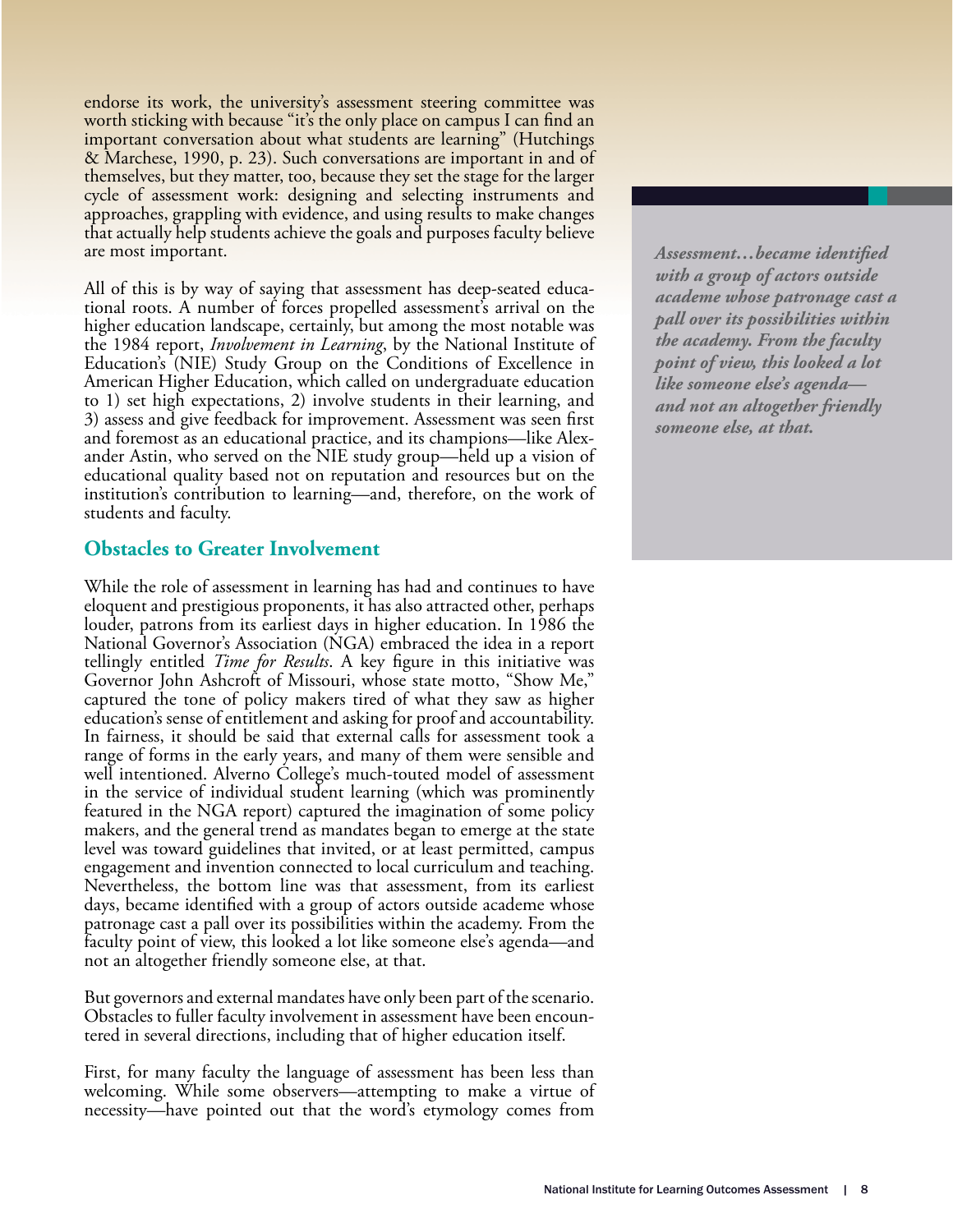"sitting down beside" (in acts of coaching and feedback between teacher and student), louder to most ears have been echoes of less congenial activities: accounting, testing, evaluation, measurement, benchmarking, and so forth—language from business and education, not the most respected fields on most campuses. As a group assembled for a Teagle Foundation "listening" on assessment observed, "If one endorsed the idea that, say, a truly successful liberal arts education is transformative or inspires wonder, the language of inputs and outputs and 'value added' leaves one cold" (Struck, 2007, p. 2). In short, it is striking how quickly assessment can come to be seen as part of "the management culture" (Walvoord, 2004, p. 7) rather than as a process at the heart of faculty's work and interactions with students.

A second obstacle to fuller faculty involvement has been that faculty are not trained in assessment. Put simply, graduate education aims to develop scholarly expertise in one's field. While forward-looking doctoral programs are now beginning to treat teaching as a more prominent part of professional formation, it remains true that reflecting on educational purposes, formulating learning goals, designing assignments and exams, and using data for improvement are activities that live, if at all, only on the far margins of most Ph.D. students' experience. Nor has assessment had a central place in professional development experiences for faculty. Early in the higher education assessment movement most campus teaching centers kept student outcomes assessment at arm's length, wary of mixing their (almost completely voluntary) services with an enterprise associated with mandates and evaluation. This has begun to change (as noted below) but, meanwhile, faculty who might have been interested in assessment have had no ready place or opportunity to learn about it. Especially as assessment conversations turn technical—as they do, perhaps prematurely—faculty, for whom expertise is a premier value, have bowed out, not wanting to be seen as amateurs and dilettantes. This dynamic has likely been exacerbated when the campus, for good reasons, establishes an assessment office and specialized staff to manage it, almost by definition marginalizing "regular" faculty.

A third obstacle to faculty involvement has been that the work of assessment is an uneasy match with institutional reward systems. It is important not to overgeneralize here. On some campuses, particularly those where teaching is the central mission, assessment has been recognized and valued as part of the faculty role, either as an aspect of teaching or (as in the case of faculty sitting on an assessment planning or advisory committee) as valued institutional service. In many higher education settings, however, assessment, like teaching more generally, has often been undervalued or invisible in promotion and tenure deliberations, a circumstance that has certainly not encouraged faculty to see assessment as their work.

Fourth, and finally, it may be that faculty have not yet seen sufficient evidence that assessment makes a difference. There's a chicken-andegg dynamic at work here; more faculty involvement would presumably make a bigger difference. But the fact remains that the benefits of assessment are uncertain and that faculty facing rising demands on their time and energy must make choices. Not choosing assessment, after all, may be a rational decision. Indeed, assessment is seen as "redun- dant" on many campuses, duplicating already existing processes and not yielding additional benefits (Kuh & Ikenberry, 2009, p. 9). Similarly,

*In many higher education settings, assessment, like teaching more generally, has often been undervalued or invisible in promotion and tenure deliberations, a circumstance that has certainly not encouraged faculty to see assessment as their work.*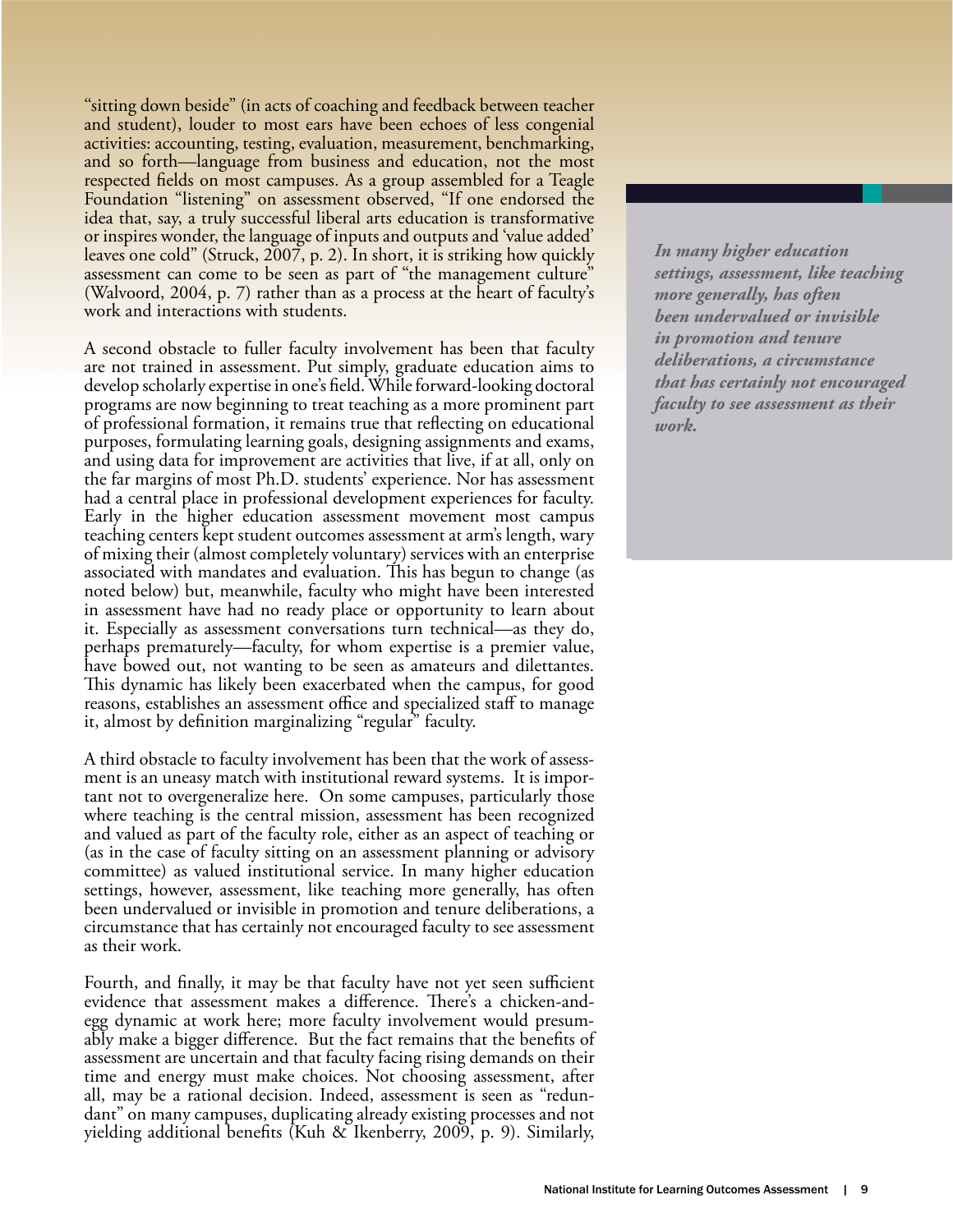as evidenced by numerous reports over the years, many campuses have succeeded in "doing assessment" but have fallen short in using the results to make changes in the educational experience of their students (Carey, 2007; Hutchings & Marchese, 1990; Lopez, 1998). Faculty perceptions reflect this shortfall, as shown in data from the 2009 Faculty Survey of Student Engagement; while 75 percent of respondents indicated their campuses were involved in assessment "quite a bit" or "very much," only about a third had positive views of the dissemination and usefulness of assessment findings (National Survey of Student Engagement, 2009, pp. 21–22). Indeed, there is now a growing awareness that the neat logic of "data-driven improvement'' is much easier to invoke than to enact (Bond, 2009); a recently announced initiative of the Spencer Foundation, for instance, "questions the assumption that the simple presence of data invariably leads to improved outcomes and performance, and that those who are presented information under data-driven improvement schemes will know how best to make sense of it and transform their practice" (see www.spencer.org). Faculty who are already and increasingly pressed in too many directions would be readier to join the assessment process, one might surmise, if its benefits were easier to see.

## **Developments to Build On**

The four obstacles to faculty involvement in assessment noted above were in place for the most part when assessment first appeared on the higher education scene in the mid-1980s, and they are still in force today. But it is not true, despite metaphors of graveyards and slowturning ships, that there is nothing new under the higher education sun. A number of recent developments may be creating a more hospitable climate for a faculty role in assessment.

At the most general level is the growth of attention to teaching and learning. Traditionally less visible and valued than other aspects of academic life in higher education, the profile of pedagogy has clearly risen over the last two decades. In 1999, for instance, my Carnegie Foundation colleague Mary Huber set out to map the various forms and forums for exchange about matters pedagogical. "What has been surprising to us," she reported,

> is not only how *many* forums there are right now for this exchange, but how surprised people seem to be to find this out. In other words, what we are finding appears to be at odds with the prevailing stereotype that there has been little investment of intellectual interest and energy in teaching and learning in higher education. Perhaps in comparison to traditional research this is so, but the field of teaching and learning in higher education is far more active (if not very evenly distributed) than many might think. (Huber, 1999, p. 3)

In short, higher education, here in the U.S. and internationally, has seen a huge rise in the number of campus events, conferences, special initiatives, funded projects, journals, online forums, and multimedia resources shining a light on faculty's work as teachers. Assessment, in its broadest and most important sense of making judgments about student learning, has been a part of this expanding "teaching commons" (Huber & Hutchings, 2005), creating a more generous space for faculty engage- ment with campus assessment activities.

*Faculty who are already and increasingly pressed in too many directions would be readier to join the assessment process, one might surmise, if its benefits were easier to see.*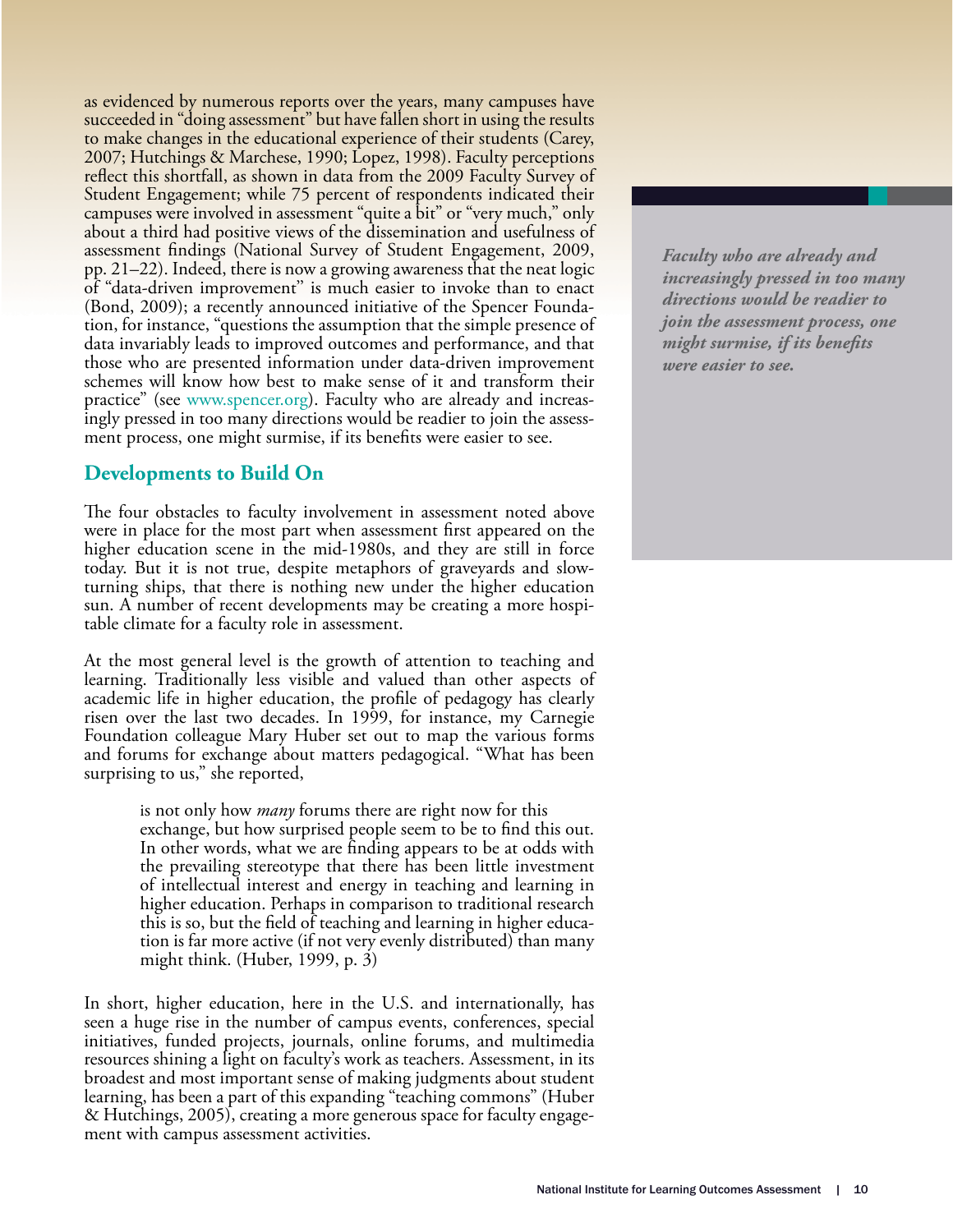Within this general phenomenon one also finds the growth of more focused communities around specific pedagogies (service learning, problem-based learning, undergraduate research, and so forth) and the teaching and learning of particular fields (chemical education, for example, or the teaching of writing). As champions of their chosen approach, these communities have naturally turned to assessmentlike activities for evidence of impact and to shape next steps. External funding for these efforts has, increasingly, mandated such data gathering, and the notion that educational reform should be informed by evidence has become a commonplace—so much so, in fact, that talking about teaching without invoking learning has become a sort of anathema.

At the same time, and running hand in hand with these developments, has been the rise of the scholarship of teaching and learning, a movement that has gained significant momentum over the past decade. Over 250 campuses have been involved in the Carnegie Academy for the Scholarship of Teaching and Learning (CASTL, running from 1998–2009), and many more campuses in the U.S. and beyond have embraced this agenda. Today, growing numbers of faculty from a full range of fields and all institutional types are posing and investigating questions about their students' learning, using what they discover to improve their own classrooms and to contribute to a body of knowl- edge others can build on. Such work has become an entrée for those who perhaps would not be drawn to assessment but feel welcomed by the idea of seeing their teaching and their students' learning as sites for scholarly inquiry—particularly in a community of like-minded educa-<br>tors interested in learning from their findings. A 2009 survey of CASTL campuses indicates that such work, even when involving relatively small numbers of faculty, brings energy and openness to institutional assess- ment activities:

> The scholarship of teaching and learning is often mentioned [in the Carnegie survey] as having had an effect on assessment. Departments where faculty have been engaged in inquiry into the students' experience understand learning outcomes better because "they have assessed student learning in their classrooms," and are "noticeably less hostile to institutional assessment." Respondents also noted specific programs (the first-year experi-<br>ence, general education) and majors (biology) where scholarship of teaching and learning work has been woven into assessment approaches. (Ciccone, Huber, Hutchings, & Cambridge, 2009, p. 9)

Clearly there are productive bridge-building possibilities here, as the scholarship of teaching and learning and assessment share overlapping agendas, practices, and institutional constituencies and as growing faculty involvement in the former shifts understandings of the latter to more clearly align assessment with what faculty actually do as teachers.

Moreover, this kind of serious, intellectual work on teaching and learning is making its way—albeit slowly—into campus practices and policies related to faculty roles and rewards. In a 2002 AAHE national survey, two thirds of chief academic officers reported changes "to encourage and reward a broader definition of scholarship" (O'Meara, 2005, p. 261). It is no accident that for more than a decade the assessment conversation in this country ran in parallel with an energetic national conversation

*Today, growing numbers of faculty from a full range of fields and all institutional types are posing and investigating questions about their students' learning, using what they discover to improve their own classrooms and to contribute to a body of knowledge others can build on.*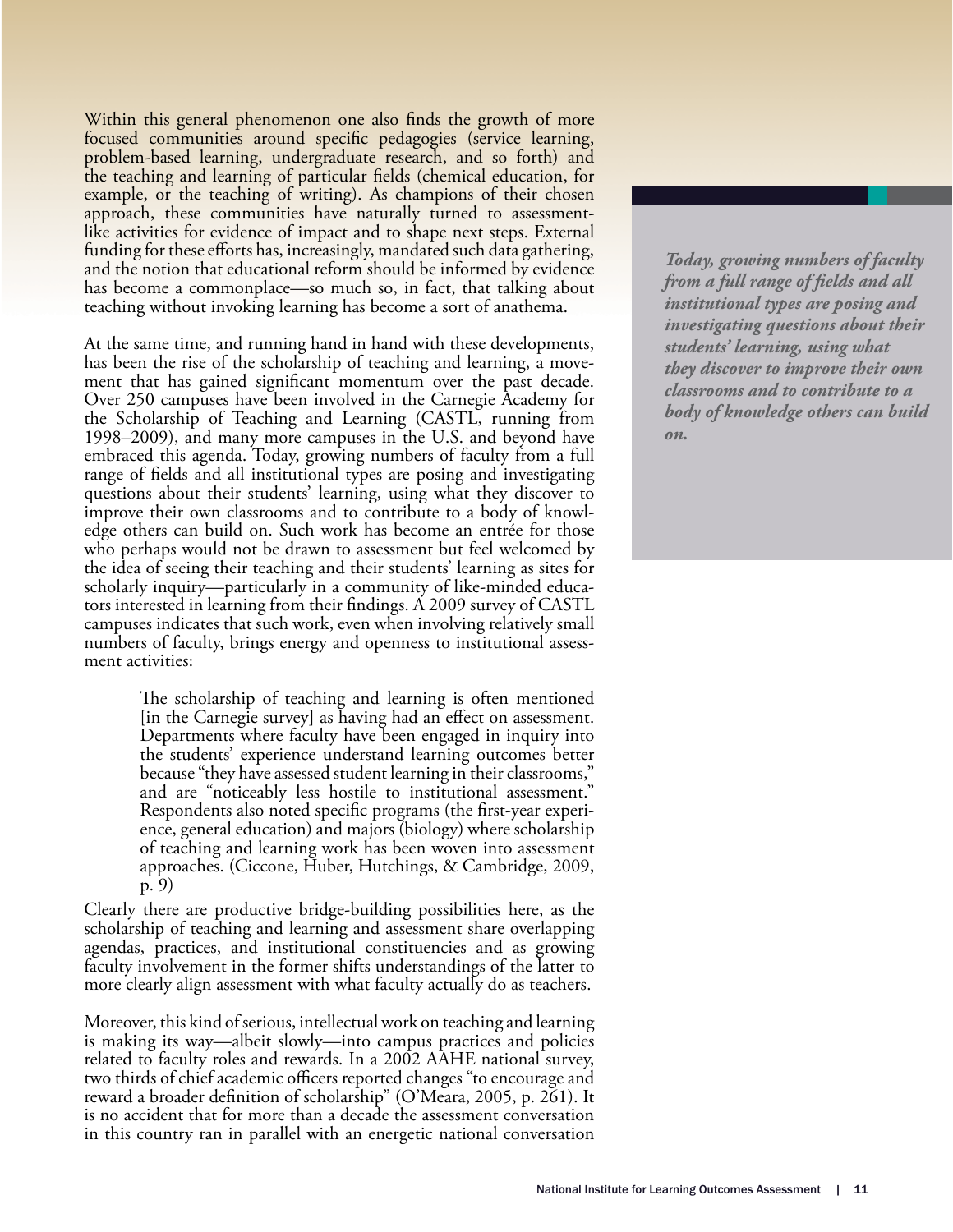about faculty roles and rewards. That conversation had waned somewhat by the time the AAHE Forum on Faculty Roles and Rewards concluded a number of years ago, but the Association of American Colleges & Universities (AAC&U) has since stepped in with new leadership organizing conferences on the topic and recommending in its muchcirculated *Framework for Accountability* that "campus reward systems should incorporate the importance of faculty members' intellectual and professional leadership in both assessment and educational improvement" (p. 12). One route to this end is the work of the Peer Review of Teaching Project (PRTP)—a national initiative promoting the use of course portfolios—a tool "that combines inquiry into the intellectual work of a course, careful investigation of student understanding and performance, and faculty reflection on teaching effectiveness" (not a bad definition of assessment at its best). The PRTP has engaged hundreds of faculty members from numerous universities, many of whose course portfolios can be found at [http://www.courseportfolio.org](http://www.courseportfolio.org/peer/pages/index.jsp)[.] These artifacts and the review processes they make possible are raising the profile of inquiry into learning and teaching, by whatever name, and setting the conditions in which such work can be rewarded, as other forms of scholarship are.

Finally, the climate for faculty involvement in assessment is becoming more hospitable with the emergence of new tools and technologies. A wider range of instruments is now available—beyond the small set of standardized tests most visible in assessment's first decade—and some of these are clearly more related to the tasks and assignments that faculty require of students in their own classrooms. The Collegiate Learning Assessment (CLA), for instance, forgoes reductive multiple-choice formats in favor of authentic tasks that would be at home in the best classrooms; CLA leaders now offer workshops to help faculty design similar tasks for their own classrooms, the idea being that these activities are precisely what students need to build and improve their criticalthinking and problem-solving skills. The widely used National Survey of Student Engagement, and its cousin, the Community College Survey of Student Engagement, document the extent to which students engage in educational practices associated with high levels of learning and development—practices like frequent writing, service learning and discussing ideas with faculty outside of class. Electronic student portfolios, which over the last decade have become widespread on all kinds of campuses, now provide a vehicle for bringing the regular work of the classroom under the assessment umbrella in manageable ways (see, for example, Miller & Morgaine, 2009). Some campuses are now employing online data management systems, like E-Lumen and TracDat, that invite faculty input into and access to assessment data (Hutchings, 2009). With developments like these facilitating faculty interest and engage- ment in ways impossible (or impossibly time consuming or technical) in assessment's early days, new opportunities are on the rise.

Obstacles, it's true, are also on the rise. On campuses across the nation, the picture is hardly rosy. Cutbacks are everywhere; faculty are increasingly stressed and pressed, with many more in part-time, contingent positions; and higher education is seen by some as "underachieving" (Bok, 2006), failing many of the students who need it most. The point here is not that faculty involvement in assessment will now be easy but that there have been developments to build on going forward.

*The climate for faculty involvement in assessment is becoming more hospitable with the emergence of new tools and technologies. A wider range of instruments is now available… and some of these are clearly more related to the tasks and assignments that faculty require of students in their own classrooms.*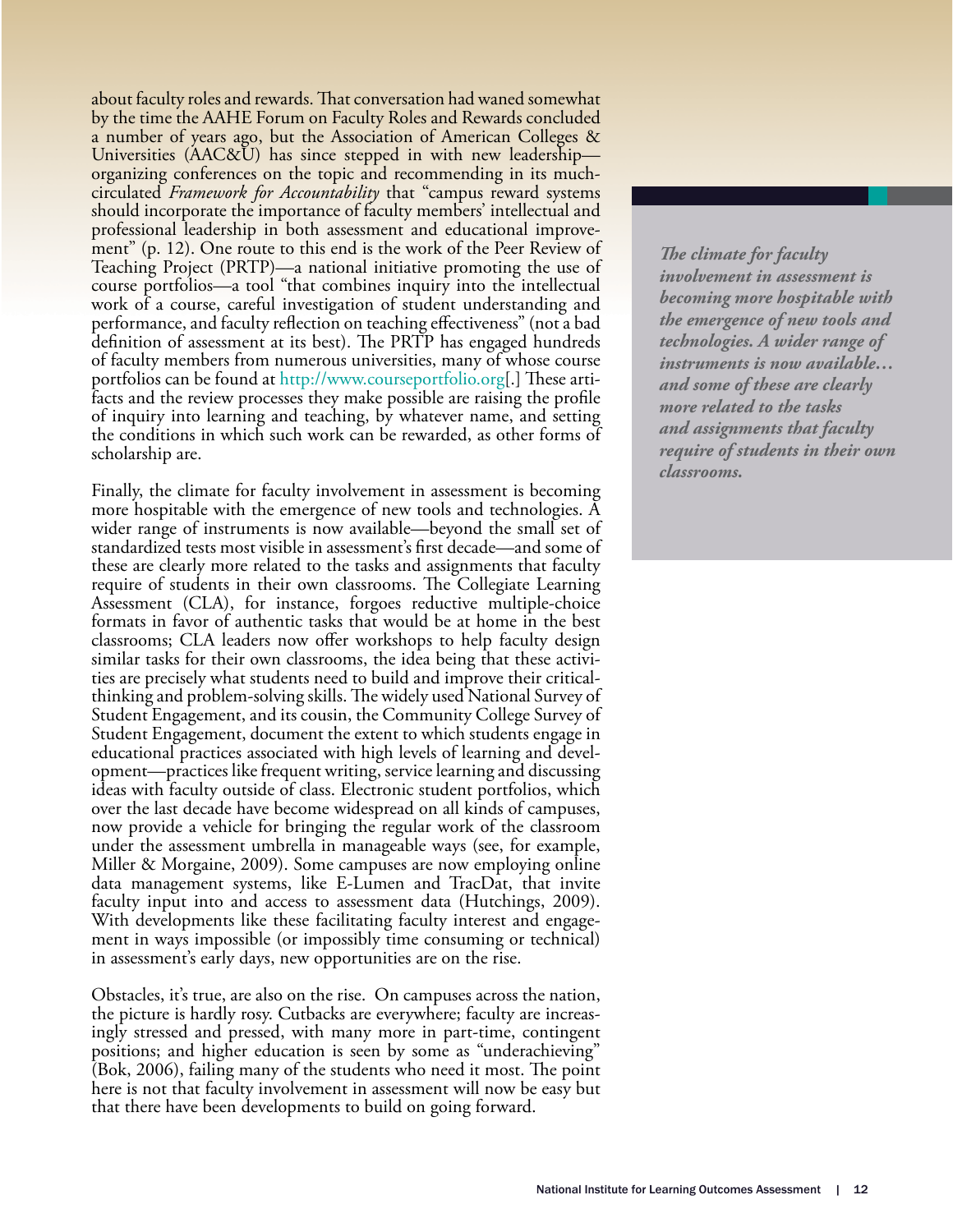## **Opening Doors to Faculty Involvement: Six Recommendations**

In this spirit, now may well be a good time for campuses to survey their full range of assessment activities, recognizing that not all of them use the language of assessment and that they come in a wide variety of shapes and sizes. Having the fullest possible picture in view may suggest new ways to encourage faculty activity where it already exists, to support it where it is emergent, and to think harder about where and exactly how the scarce resource of faculty time and talent can be best deployed. The following six recommendations may serve as keys—opening doors to faculty involvement in assessment.

#### **1. Build Assessment Around the Regular, Ongoing Work of Teaching and Learning**

Assessment should grow out of faculty's questions about their students' learning and the regular, ongoing work of teaching: syllabus and curric- ulum design, the development of assignments and classroom activities, the construction of exams, and the provision of feedback to students. These kinds of closer-to-the-classroom connections can help to move assessment "away from the center, and out to the capillary level," as one group of practitioners suggested, making it more "centrifugal" (Struck, 2007, p. 2).

This injunction to build assessment around faculty's regular work in the classroom has been part of assessment's gospel from the beginning, but doing so has often gone against the grain, as campus assessment practices were consciously separated from what went on in the classroom (Ewell, 2009). In the face of this disconnect, campuses could hardly find a better place to begin (or to resuscitate) assessment than by building on (rather than dismissing) the practice of grading—an approach advocated by Barbara Walvoord (2004). Starting, as it were, at "ground level"—with a practice in which every faculty member is engaged every semester in every class for every student—can bring to the fore important questions about course design, assignments and exams, and feedback to students, which is arguably an aspect of assessment that would benefit from much more attention—and where faculty interests and talents would be particularly to the point. A focus on grading and feedback would also address the long-standing problem of student motivation by assuring that assessment does indeed "count" in ways that elicit students' best work.

Embedding assessment in the classroom then sets the stage for work at the next level of the department or program, contexts which draw on what most members of the professoriate know and care most about: their discipline or field. Those seeking to engage more faculty more fully in assessment would do well to invite and explore questions about how students "decode the disciplines" (Pace & Middendorf, 2004) and learn "disciplinary habits of mind" (Garung, Chick, & Haynie, 2008)—to quote from the titles of two recent volumes that map this terrain. When assessment re#ects and respects disciplinary interests—recognizing, for example, that learning history is not the same as learning music or chemistry—it is more likely to lead to consequential faculty engagement. Assessment, one might say, must live where faculty live, in the classrooms where they teach the field they love.

*Embedding assessment in the classroom sets the stage for work at the next level of the department or program, contexts which draw on what most members of the professoriate know and care most about: their*  discipline or field.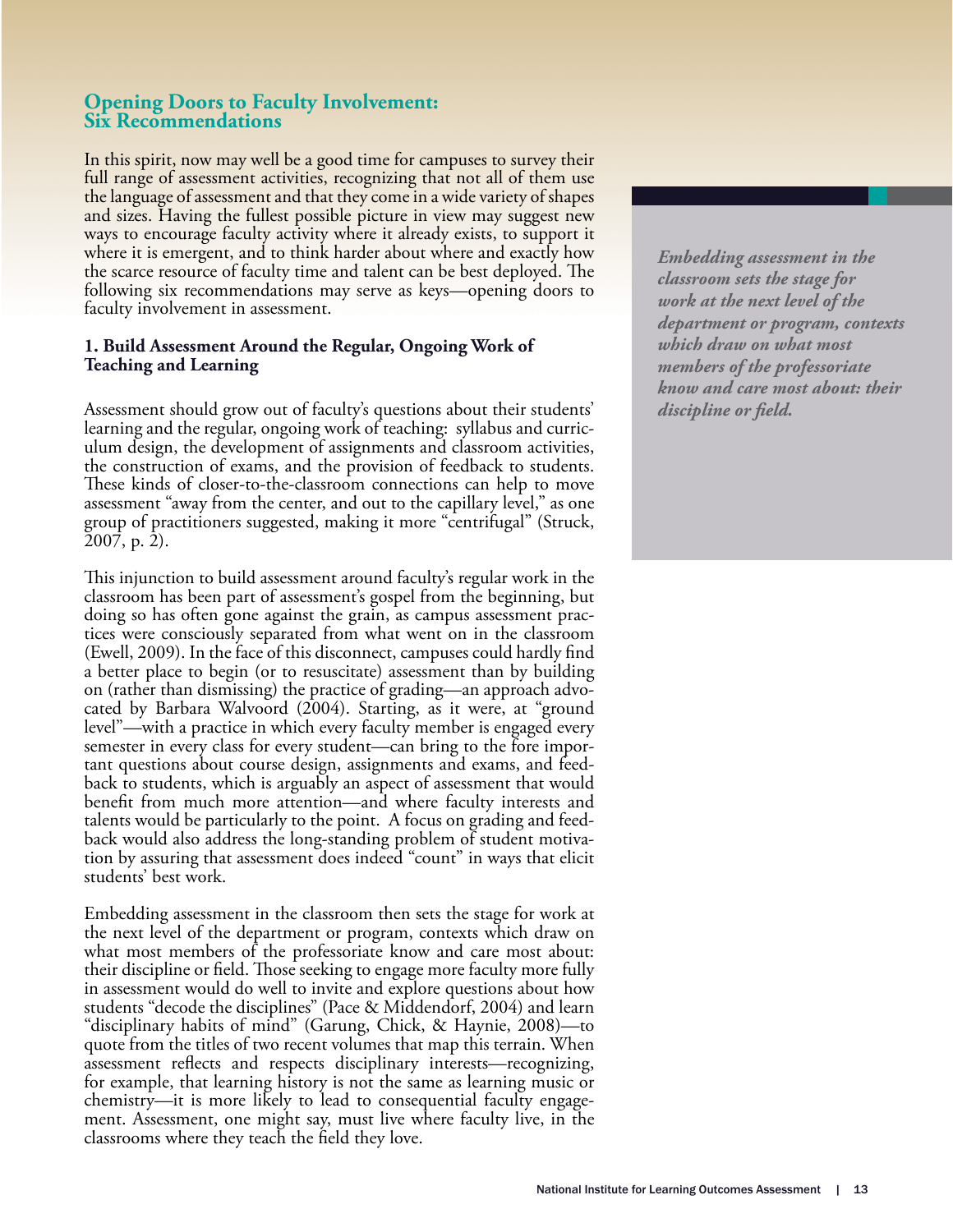### **2. Make a Place for Assessment in Faculty Development**

Over the last several decades many campuses (research universities, first, but now a much broader swath) have established teaching and learning centers that offer a broad array of instructional improvement opportunities—and assessment can be an integral part of their work.

Signs of movement in this direction are increasingly evident. Nancy Chism, a national leader in the faculty development community, argues that teaching improves through "naturally occurring cycles of inquiry" in which faculty plan, act, observe, and reflect. Teaching center staff support this process, she says, by assisting faculty with data collection and by suggesting instruments and methods for obtaining "good information on the impact of teaching" (Chism, 2008, n.p.). Bringing faculty together around such evidence, facilitating constructive conversations about its meaning and implications, setting local efforts in the context of a larger body of research—these are important roles that many teaching centers are now taking up, roles that strengthen the growing sense of community around pedagogy and a shared commitment to evidence.

In this same spirit, many centers offer small grants to faculty trying out a new classroom approach, and some now require them to assess the impact of their innovation on student learning and to share what they have learned in campus events, seminars, and conferences or in online representations of their work. While there's a danger in linking such work too closely to the machinery of institutional assessment (turning an intellectual impulse into a bureaucratic requirement), most faculty are eager to see their work contribute to something larger, and teaching centers can play an important brokering role in this regard, developing faculty habits of inquiry and evidence use that are the *sine qua non* of assessment—and essential to good teaching, as well. In short, assessment should be central to professional development.

#### **3. Build Assessment into the Preparation of Graduate Students**

This recommendation is part and parcel of the previous one (teaching centers often serve graduate students as well as faculty), but it bears highlighting separately as well, especially since signs of progress in this area are beginning to appear.

The chemistry department at the University of Michigan, for instance, offers a program of study for graduate students interested in a more sustained experience in teaching, curriculum design, and assessment. The multicampus, NSF-funded Center for the Integration of Research, Teaching, and Learning (CIRTL) (see www.cirtl.net), coordinated by the University of Wisconsin–Madison, trains STEM graduate students and postdocs to bring their investigative skills as researchers to their work as teachers. The Teagle Foundation has recently funded a number of similar efforts, some on individual campuses and one—through the Council of Graduate Schools—tellingly entitled "Preparing Future [Faculty to Assess Student Learning Outcomes" \(see www.teaglefounda](http://www.teaglefoundation.org/grantmaking/grantees/gradschool.aspx)tion.org/grantmaking/grantees/gradschool.aspx).

*Most faculty are eager to see their work contribute to something larger, and teaching centers can play an important brokering role in this regard, developing faculty habits of inquiry and evidence use that are the sine qua non of assessment—and central to good teaching, as well.*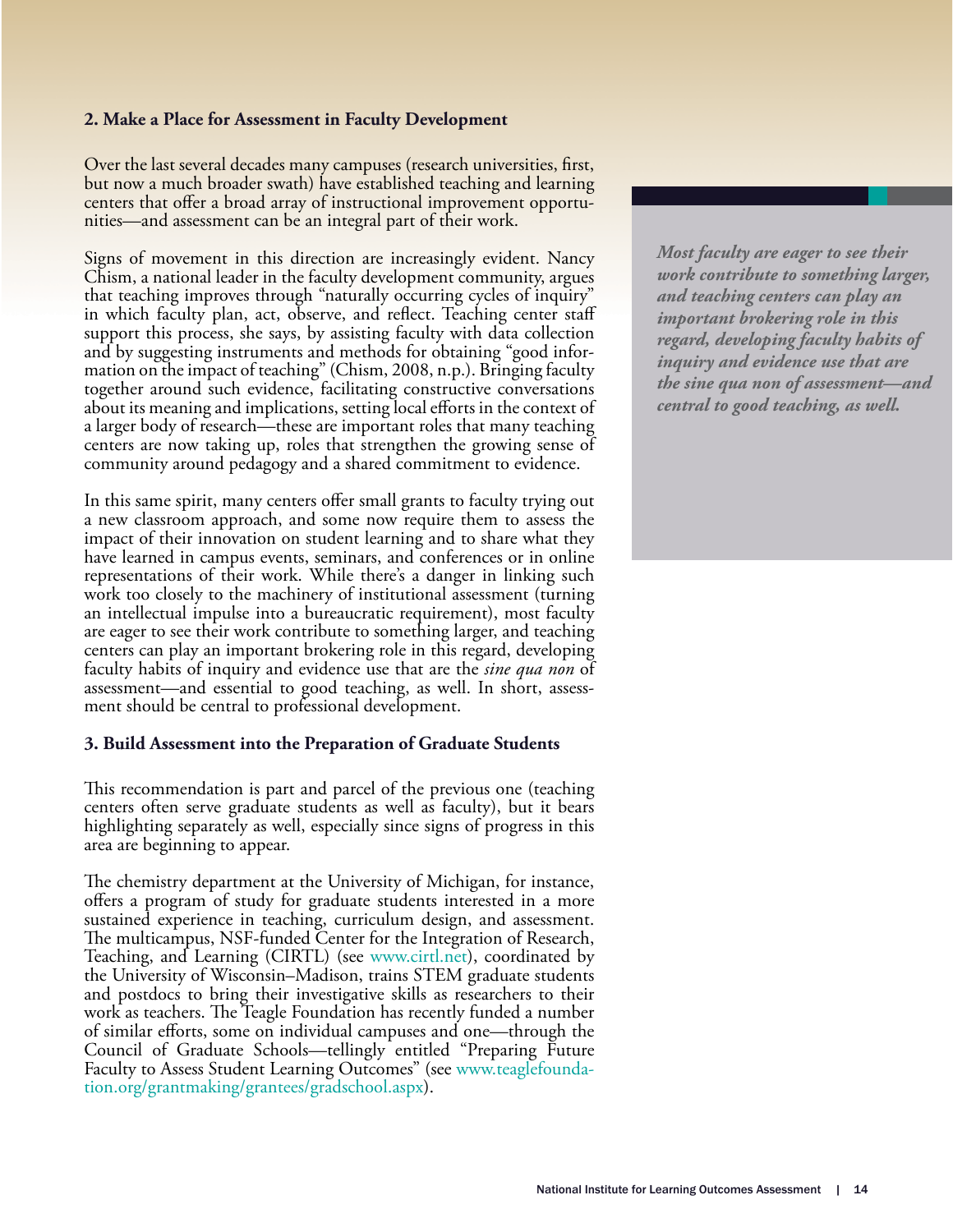These examples are still the exception, admittedly, but they show what is possible. Weaving assessment into courses and experiences designed to prepare beginning scholars for their future work as educators is a promising step forward, with long-term benefits as today's graduate students become tomorrow's faculty members and campus leaders.

### **4. Reframe the Work of Assessment as Scholarship**

As scholars, faculty study all manner of artifacts and phenomena; their students' learning should be seen as an important site for investigation, as well. Creating a place (and incentives) for greater faculty involvement in assessment means seeing such work not simply as service or as good campus citizenship but as an important intellectual enterprise—a form of scholarship reflecting faculty's professional judgment about the nature of deep understanding of their field and about how such understanding is developed.

In this sense, assessment would do well to find common cause with the scholarship of teaching and learning. This must be done carefully, given the different impulses and motivations behind each, but as noted above the two movements can strengthen each other. Thus, for starters, campus leaders of assessment and those charged with advancing the scholarship of teaching and learning should explore shared agendas and practices. A parallel discussion between these two communities would be beneficial at the national level as well—for example, by including leaders from the scholarship of teaching and learning community at assessment conferences, and vice versa.

Also needed is continued attention to the development and use of new forms, formats, and genres for capturing the scholarly work of teaching, learning, and assessment. The course portfolio model mentioned above is perhaps pre-eminent in this regard, with a growing community of users trading artifacts, reviewing one another's evidence and reflections, and putting their materials forward in both formative and summative decision-making settings (Bernstein, Burnett, Goodburn, & Savory, 2006). But portfolios are only one possibility, and inventing other ways for faculty engaged in assessment—be it in their own classroom or beyond—to document and share their work in ways that can be reviewed, built on, and rewarded is a critical step forward that can help propel and reenergize the larger conversation about faculty roles and rewards.

#### **5. Create Campus Spaces and Occasions for Constructive Assessment Conversation and Action**

Behind many of the long-standing challenges of assessment is a more fundamental reality: that teaching and learning have traditionally been seen and undertaken as private activities, occurring behind classroom doors both literally and metaphorically closed. As noted above, this reality has shifted significantly in recent years, as teaching and learning have become topics of widespread interest, debate, and inquiry. Campuses seeking to engage more faculty more deeply with assessment must find ways to create such opportunities—and there are now many possibilities and models.

*Behind many of the long-standing challenges of assessment is a more fundamental reality: that teaching and learning have traditionally been seen and undertaken as private activities, occurring behind classroom doors both literally and metaphorically closed.*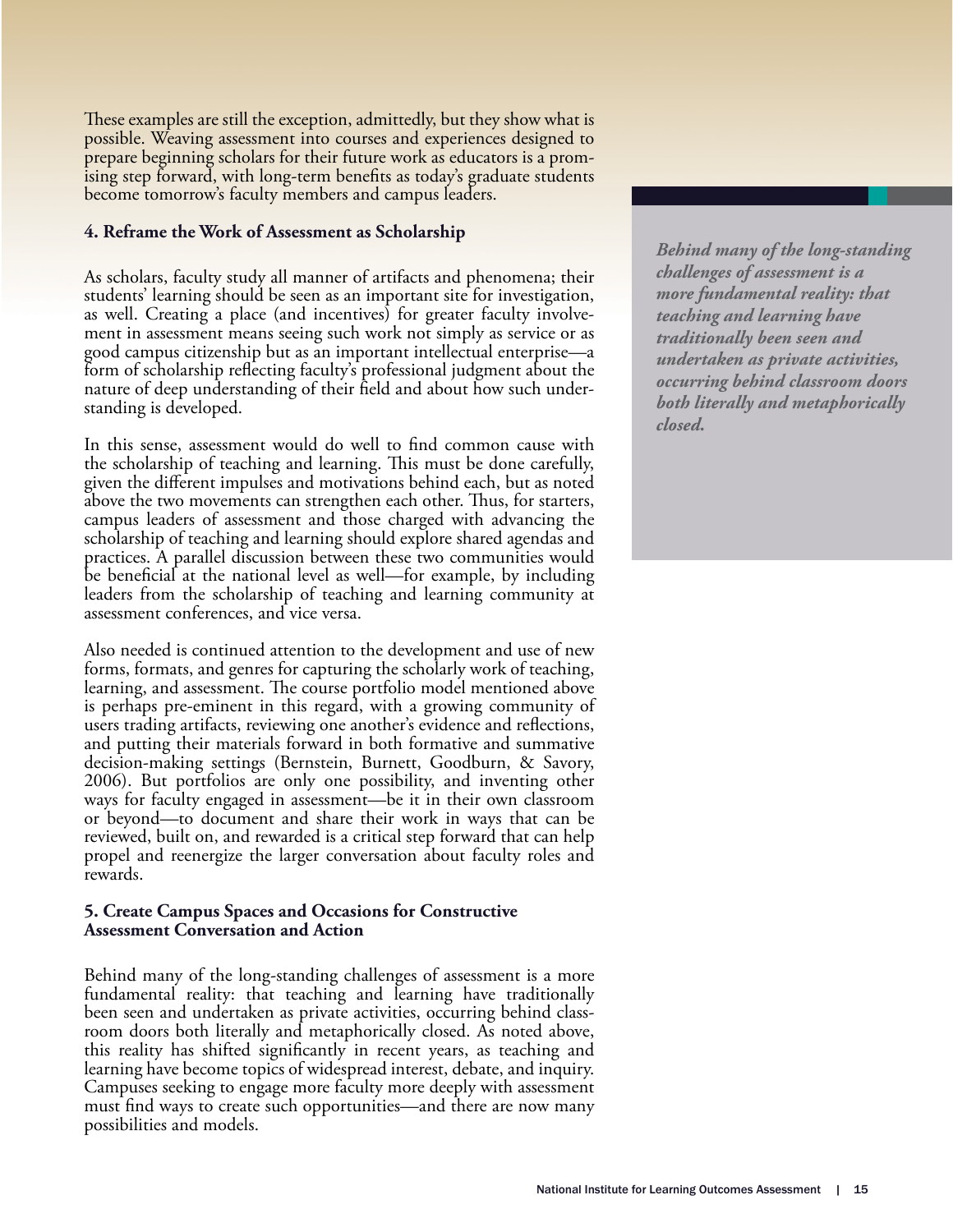Some readers will recall, as an example of such opportunities, the Harvard Assessment Seminars from the 1990's, sponsored by Derek Bok, led and reported on by Richard Light, and involving a large group of notable educators from across the university (and a few from nearby institutions as well) in gathering and acting on evidence about a range of widely relevant questions about undergraduate learning (Light, 1990, 1991). On the more modest side, departments can set aside time in their regular meetings to examine issues of teaching and learning or set up teaching circles specifically dedicated to such work. Other possibilities include multidisciplinary reading and study groups (perhaps facilitated by a teaching center), faculty learning communities and inquiry groups (Cox & Richlin, 2004; Huber, 2008), and, importantly, opportunities to interact and share findings with peers beyond the institution, as faculty expect to do in other types of scholarly work.

#### **6. Involve Students in Assessment**

If faculty have been less than enthusiastic about assessment, it is not for lack of caring about their students' learning. Indeed, bringing students more actively into the processes of assessment may well be the most powerful route to greater faculty engagement.

One relevant line of work in this vein is student self-assessment providing the tools and frameworks that allow learners to monitor and direct their own development. Alverno College is arguably the pioneer in this arena, but there are many recent efforts as well, including AAC&U's push for "intentional learning" (AAC&U, 2002); the widespread use of e-portfolios as a vehicle for students to reflect on and to direct their own progress (Yancy, 2009); the creation of rubrics that can serve as frameworks for students to assess their own learning (Rhodes, 2010; Walvoord, 2004); and the interest in approaches that develop students' metacognitive abilities (see, for instance, Strategic Literacy Initiative, 2007). Similarly, working under the banner of the scholarship of teaching and learning, a number of campuses have invented vehicles for involving students in campus conversations about and studies of teaching and learning, arguing that they should be collaborators and co-inquirers (not simply objects of study) and that they can make distinctive contributions to classroom research projects, curricular evaluation and revision, and institutional ethnography (Werder & Otis, 2010).

Efforts like these speak to the role of students as agents of their own learning, but in a larger sense they are also steps toward making the campus an organization in which all members, top to bottom and across the institution, are focused on improvement—and where evidence and reflection are part of the routines of daily life. These routines must be developed across the campus at multiple levels—from the institution, to the program, to the course and classroom where they manifest themselves in the relationship between faculty and students and in cycles of learning, assessment, feedback, and further learning. Situating assess*Bringing students more actively into the processes of assessment may well be the most powerful route to greater faculty engagement.*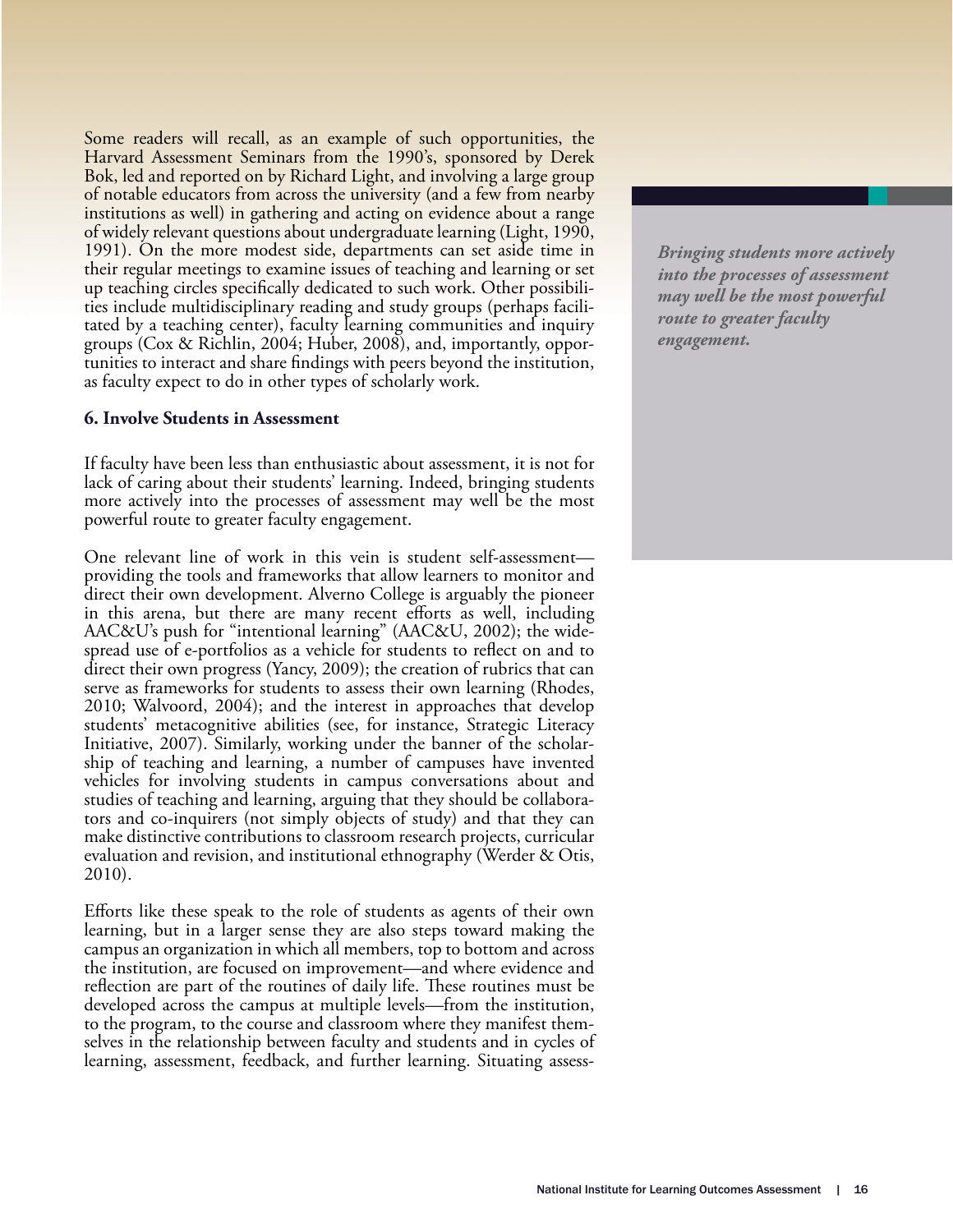ment within those cycles is the key to faculty involvement and to making assessment—at all levels—a more positive and consequential process.

## **Many Doors to Faculty Involvement**

Behind all of the above recommendations is a broader one: that there is no single best way to support greater faculty engagement with assessment. Significant numbers of faculty have been involved, and more will enter into the work if opportunities present themselves in appealing, doable forms aligned with faculty's interests, talents, time, and values. For some faculty, assessment will be done primarily in the context of their own teaching—by gathering evidence, for instance, about the impact of a classroom innovation or a new application of technology and using what is discovered to improve students' learning; this work matters and it should be acknowledged and shared more broadly in ways that are appropriate. Other faculty will be engaged by efforts at the department or program level, perhaps through a curricular reform effort in which assessment will play a part; again, this work should be seen and acknowledged as contributing to the campus's efforts to use evidence to prompt reflection, innovation, and improvement. Some faculty will find through their assessment activities new scholarly interests and communities that will change their career directions in major ways; others will discover more bounded ways to contribute. Whatever the focus or commitment, the need for significant investments of faculty time are likely to be higher in assessment's early stages, declining as experience is gained and as processes become more integrated into regular work.

Making all contributions—large or small, sustained or episodic, early or later in the process—more visible and valued, and opening a variety of doors to assessment, is a critical step forward. In this spirit, campus leaders may need to think more broadly and more creatively about where and how faculty can be involved most productively in the work of assessment—matching tasks to talents, needs to interests, and remembering, above all, that assessment is only a part of the larger enterprise of improvement in higher education.

**There is no single best way** *to support greater faculty engagement with the scholarship of teaching and learning.*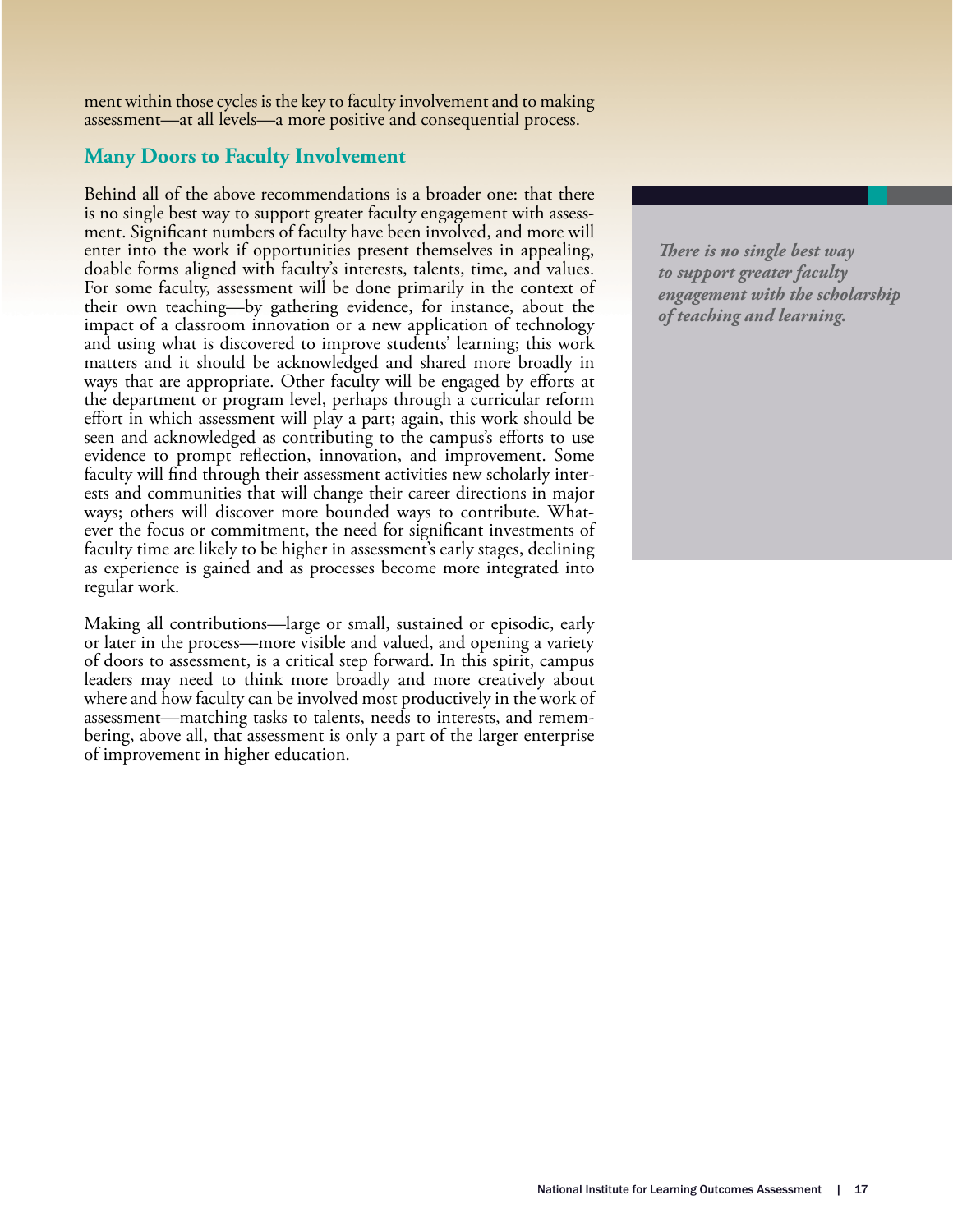## **References**

- Association of American Colleges & Universities (AAC&U). (2002). *Greater expectations: A new vision for learning as a nation goes to college*. Washington, DC: Author.
- Association of American Colleges & Universities (AAC&U). (2008). *Our students' best work: A framework for accountability worthy of our mission* (2nd ed.). Washington, DC: Author.
- Astin, A. W., Banta, T. W., Cross, K. P., El-Khawas, E., Ewell, P. T., Hutchings, P., . . . & Wright, B. D. (1993, April). Principles of good practice for assessing student learning. *Leadership Abstracts*[, 6\(4\). Retrieved from http://www.eric.ed.gov/ERICDocs/data/ericdocs2sql/content\\_](http://www.eric.ed.gov/ERICDocs/data/ericdocs2sql/content_storage_01/0000019b/80/15/56/76.pdf) storage\_01/0000019b/80/15/56/76.pdf
- Bernstein, D., Burnett, A. N., Goodburn, A., & Savory, P. (2006). *Making teaching and learning visible: Course portfolios and the peer review of teaching*. Bolton, MA: Anker.
- Bok, D. C. (2006). *Our underachieving colleges: A candid look at how much students learn and why they should be learning more*. Princeton, NJ: Princeton University Press.
- Bond, L. (2009). *Toward informative assessment and a culture of evidence*. Stanford, CA: The Carnegie Foundation for the Advancement of Teaching.
- Carey, K. (2007, September/October). Truth without action: The myth of higher-education accountability. *Change*, 39(5), 24–29.
- Chism, N. (2008, April). The scholarship of teaching and learning: Implications for professional development. Keynote presentation at the Thai Professional and Organizational Development (POD) Network 2-Day Workshop, Bangkok, Thailand.
- Ciccone, A., Huber, M. T., Hutchings, P., & Cambridge, B. (2009). *Exploring impact: A survey of*  p*articipants in the CASTL Institutional Leadership and Affiliates Program*. Unpublished paper, The Carnegie Foundation for the Advancement of Teaching, Stanford, CA.
- Cox, M. D., & Richlin, L. (Eds.). (2004, May). *Building faculty learning communities* (New Directions for Teaching and Learning No 97). San Francisco, CA: Jossey-Bass.
- Eaton, J. (2008, July/August). Attending to student learning. *Change*, 40(4), 22–27.
- Ewell, P. T. (2009, November). *Assessment, accountability, and improvement: Revisiting the tension* (NILOA Occasional Paper No. 1). Urbana, IL: University of Illinois and Indiana University, National Institute of [Learning Outcomes Assessment. Retrieved from http://www.learningoutcomeassessment.org/documents/](http://www.learningoutcomeassessment.org/occasionalpaperone.htm) PeterEwell\_005.pdf
- Garung, R., Chick, N., & Haynie, A. (Eds.). (2008). *Exploring signature pedagogies: Approaches to teaching disciplinary habits of mind*. Sterling, VA: Stylus.
- Graff, G. (2006, January). Toward a new consensus: The Ph.D. in English. In C. M. Golde & G. E. Walker (Eds.), *Envisioning the future of doctoral education: Preparing stewards of the discipline* (pp. 370-389). San Francisco, CA: Jossey-Bass.
- Huber, M. T. (1999, March). *Developing discourse communities around the scholarship of teaching*. Paper presented at the Colloquium on Campus Conversations, American Association for Higher Education, Washington, DC.
- Huber, M. T. (2008). *The promise of faculty inquiry for teaching and learning basic skills*. Stanford, CA: The Carnegie Foundation for the Advancement of Teaching.
- Huber, M. T., & Hutchings, P. (2005). *The advancement of learning: Building the teaching commons*. San Francisco, CA: Jossey-Bass.
- Hutchings, P. (2009, May/June). The new guys in assessment town. *Change*, 41(3), 26–33.
- Hutchings, P., & Marchese, T. (1990, July/August). Watching assessment: Questions, stories, prospects. *Change*, 22(5), 12–38.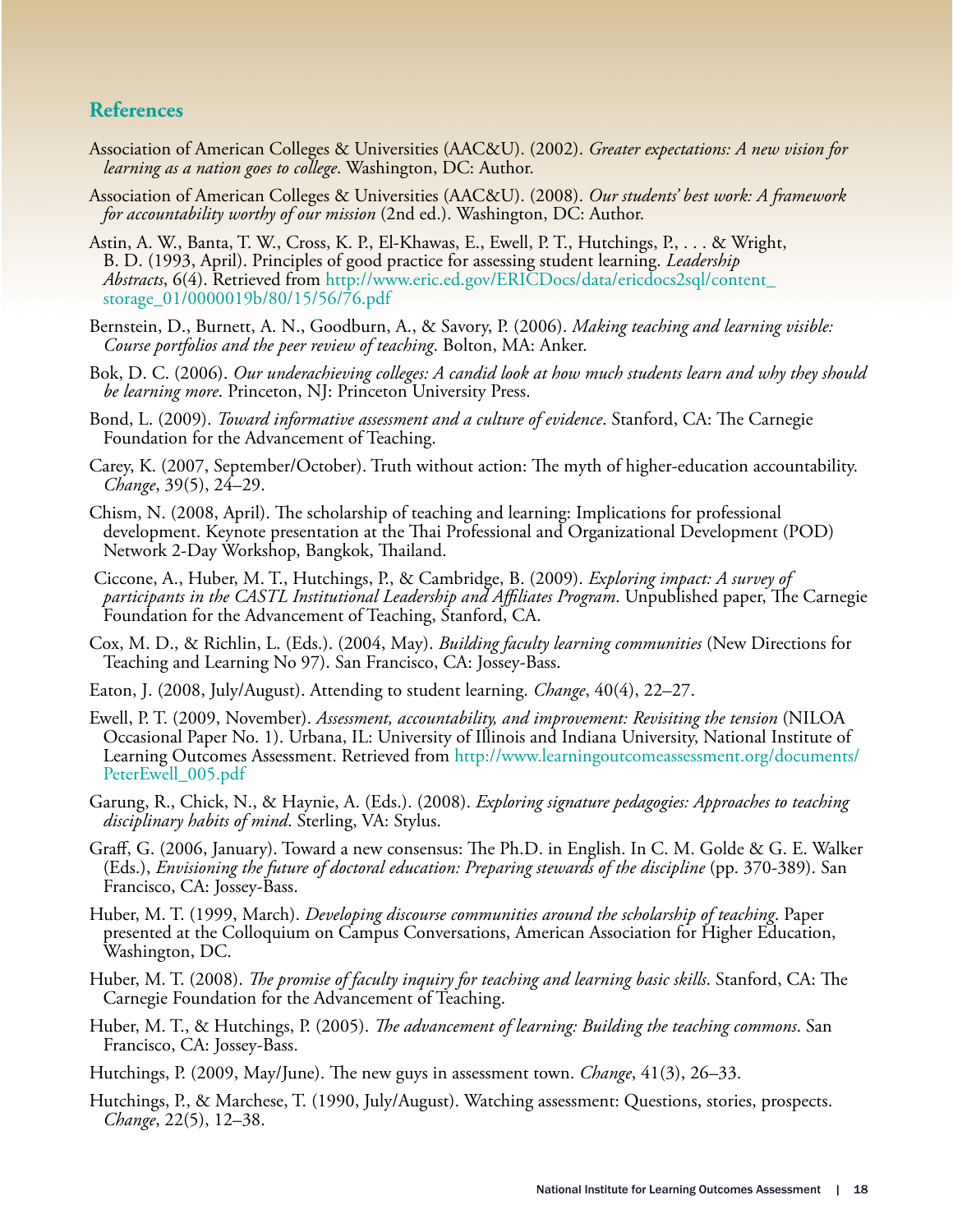- Kuh, G., & Ikenberry, S. (2009, October). *More than you think, less than we need: Learning outcomes assessment in American higher education*. (Abridged version). Champaign, IL: National Institute for [Learning Outcomes Assessment. Retrieved from http://www.learningoutcomesassessment.org/documents/](http://www.learningoutcomesassessment.org/NILOAsurveyresults09.htm) niloaabridgedreport.pdf
- Light, R. J. (1990) *The Harvard Assessment Seminars: Explorations with students and faculty about teaching*, *learning, and student life* (First report). Cambridge, MA: Harvard University Graduate School of Education.
- Light, R. J. (1991) *The Harvard Assessment Seminars: Explorations with students and faculty about teaching*, *learning, and student life* (Second report). Cambridge, MA: Harvard University Graduate School of Education.
- Lopez, C. L. (1998, March). *The commission's assessment initiative: A progress report*. Paper presented at the 103rd Annual Meeting of the North Central Association of Colleges and Schools, Chicago, IL.
- Miller, R., & Morgaine, W. (2009, winter). *The benefits of e-portfolios for students and faculty in their own words*. Peer Review, 11(1), 8–12.
- National Governors Association. (1986). *Time for results: The governors' 1991 report on education*. Washington, DC: Author.
- National Survey of Student Engagement. (2009). *Assessment for improvement: Tracking student engagement over time--Annual results*. Bloomington, IN: Indiana University Center for Postsecondary Research.
- O'Meara, K. (2005). E"ects of encouraging multiple forms of scholarship nationwide and across institutional types. In K. O'Meara & R. E. Rice (Eds.), *Faculty priorities reconsidered: Rewarding multiple forms of scholarship* (pp. 255-289). San Francisco, CA: Jossey-Bass.
- Pace, D., & Middendorf, J. (Eds.). (2004, summer). *Decoding the disciplines: Helping students learn disciplinary ways of thinking* (New Directions for Teaching and Learning No. 98). San Francisco, CA: Jossey-Bass.
- Rhodes, T. L. (Ed.). (2010). *Assessing outcomes and improving achievement: Tips and tools for using rubrics*. Washington, DC: Association of American Colleges & Universities.
- Spencer Foundation. (2010). Strategic initiatives: Data use and educational improvement [Web page]. Retrieved from<http://www.spencer.org/content.cfm/data-use-and-educational-improvement>.
- Strategic Literacy Initiative. (2007, July). *The impact of metacognition on college students*. Material from WestEd Leadership Institute in Reading Apprenticeship, Oakland, CA.
- Struck, P. T. (2007, February). *Report to The Teagle Foundation on a listening on assessment*. Report on The Teagle Foundation listening held on Jan. 18, 2007, at the American Academy of Arts and Sciences in Cambridge, MA. Retrieved from http://www.teagle.org/learning/pdf/20070201\_struck.pdf
- Study Group on the Conditions of Excellence in American Higher Education. (1984, October). *Involvement in learning: Realizing the potential of American higher education*. Washington, DC: National Institute of Education.
- Walvoord, B. E. (2004, April). *Assessment clear and simple: A practical guide for institutions, departments, and general education*. San Francisco, CA: Jossey-Bass.
- Werder, C., & Otis, M. M. (Eds.). (2009, October). E*ngaging student voices in the study of teaching and learning*. Sterling, VA: Stylus.
- Yancey, K. B. (2009, winter). Electronic portfolios a decade into the twenty-first century: What we know, what we need to know. *Peer Review*, 11(1), 28–32.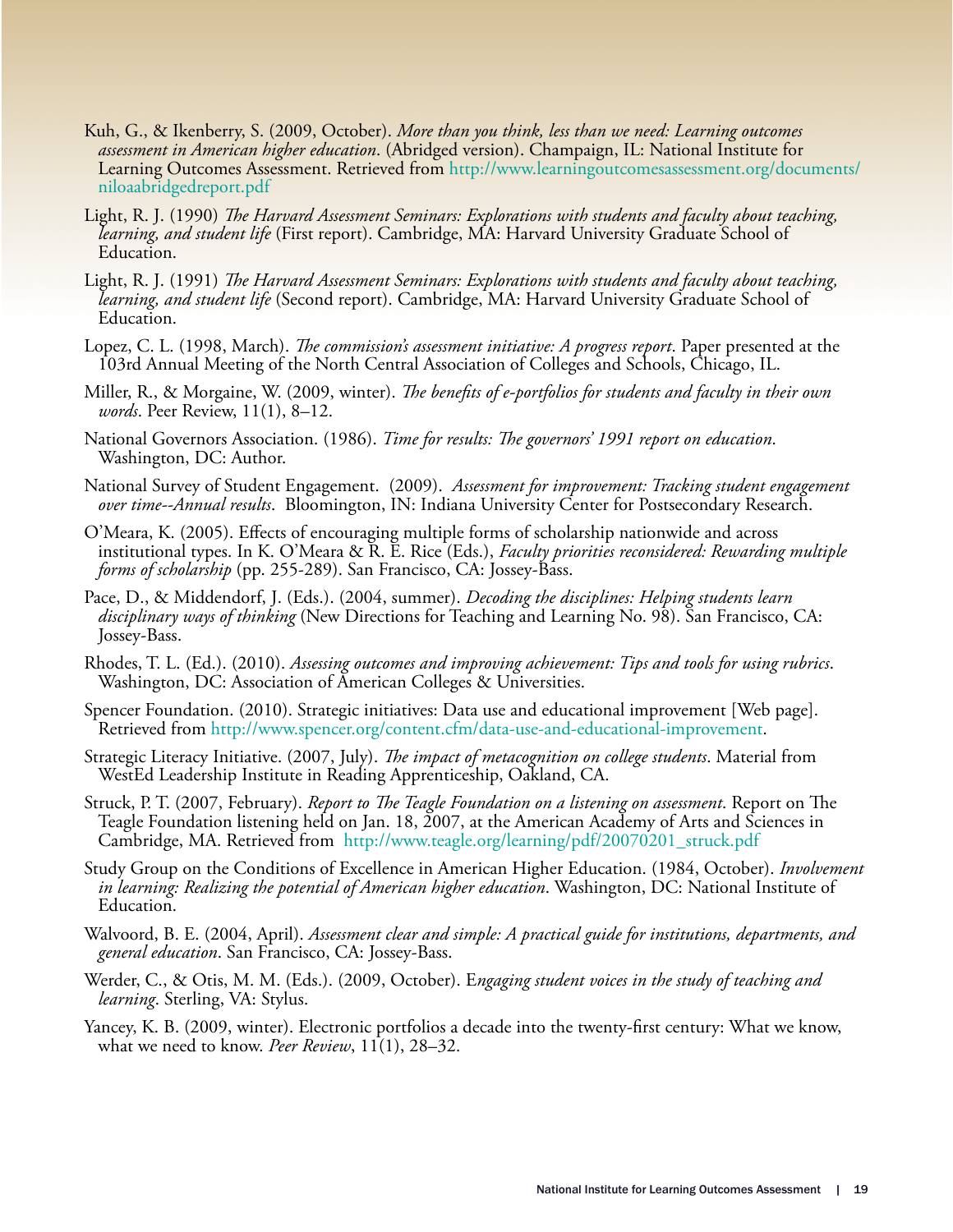#### **NILOA National Advisory Panel**

**Trudy W. Banta** *Professor Indiana University-Purdue University Indianapolis*

**Douglas C. Bennett** *President Earlham College*

**Robert M. Berdahl** *President Association of American Universities*

**Molly Corbett Broad** *President American Council on Education*

**Judith Eaton** *President Council for Higher Education Accreditation*

**Richard Ekman** *President Council of Independent Colleges*

**Joni Finney** *Practice Professor University of Pennsylvania*

*Vice President, National Center for Public Policy and Higher Education*

**Susan Johnston** *Executive Vice President Association of Governing Boards*

**Paul Lingenfelter** *President* **State Higher Education Executive Officers** 

**George Mehaffy** *Vice President Academic Leadership and Change American Association of State Colleges and Universities*

**Margaret Miller** *Professor University of Virginia*

#### **Charlene Nunley**

*Program Director Doctoral Program in Community College Policy and Administration University of Maryland University College*

**Randy Swing** *Executive Director Association for Institutional Research*

**Carol Geary Schneider** *President Association of American Colleges and Universities*

**David Shulenburger** *Vice President Association of Public and Land-Grant Universities* 

**Belle Wheelan** *President Southern Association of Colleges and Schools*

**George Wright** *President Prairie View A&M University*

## **Ex-Officio Members**

**Peter Ewell** *Vice President National Center for Higher Education Management Systems*

**Stanley Ikenberry** *Interim President University of Illinois*

**George Kuh** *Chancellor's Professor Indiana University*

#### **NILOA** Mission

NILOA's primary objective is to discover and disseminate ways that academic programs and institutions can productively use assessment data internally to inform and strengthen undergraduate education, and externally to communicate with policy makers, families and other stakeholders.

### **NILOA Occasional Paper Series**

NILOA Occasional Papers are commissioned to examine contemporary issues that will inform the academic community of the current state-of-the art of assessing learning outcomes in American higher education. The authors are asked to write for a general audience in order to provide comprehensive, accurate information about how institutions and other organizations can become more proficient at assessing and reporting student learning outcomes for the purposes of improving student learning and responsibly fulfilling expectations for transparency and accountability to policy makers and other external audiences.

Comments and questions about this paper should be sent to sprovez2@illinois.edu.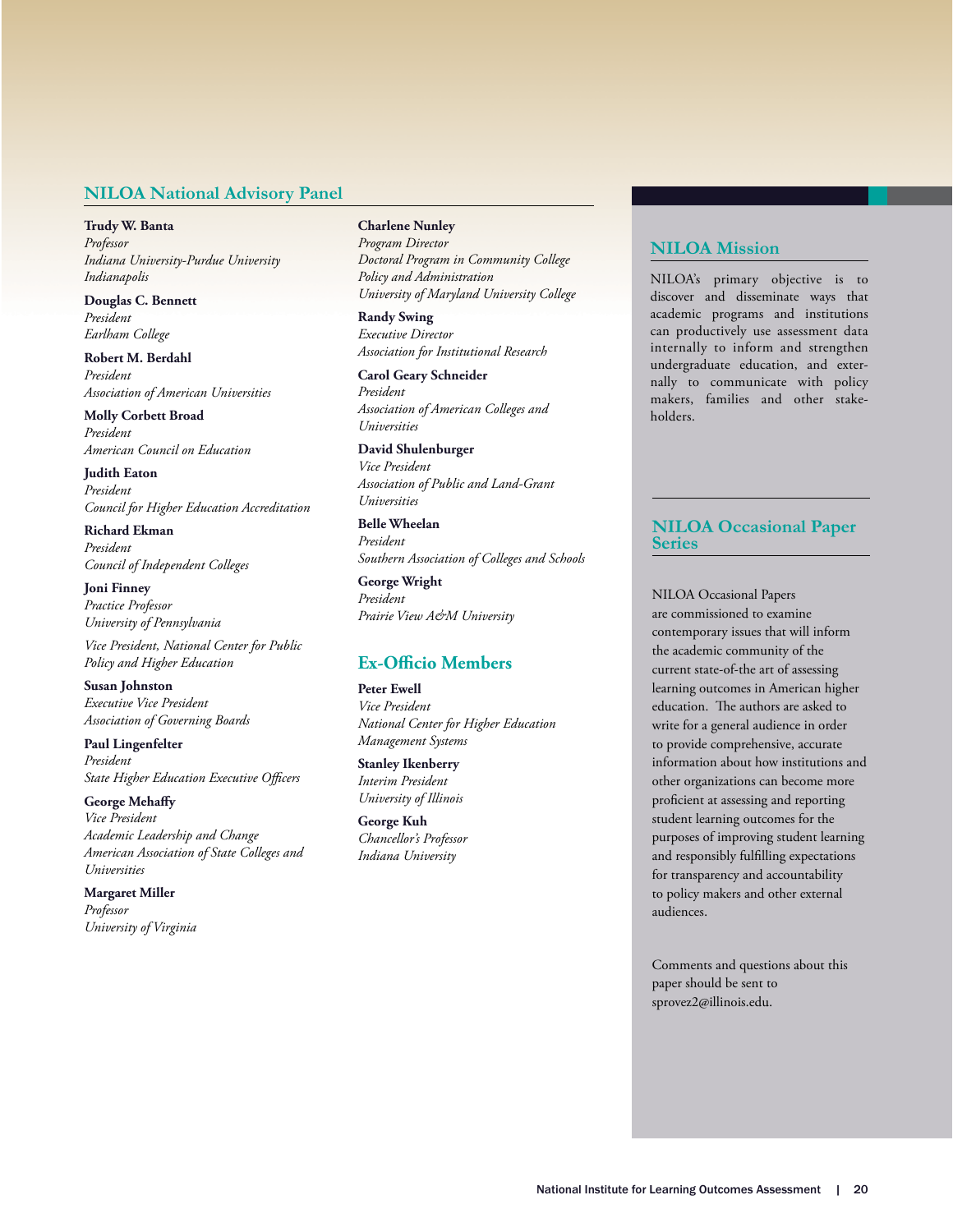#### **About NILOA**

- The National Institute for Learning Outcomes Assessment (NILOA) was established in December 2008.
- NILOA is co-located at the University of Illinois and Indiana University.
- The NILOA web site went live on February 11, 2009. www.learningoutcomesassessment.org
- The NILOA research team reviewed 725 institution web sites for learning outcomes assessment transparency from March 2009 to August 2009.
- One of the co-principal NILOA investigators, George Kuh, founded the National Survey for Student Engagement (NSSE).
- The other co-principal investigator for NILOA, Stanley Ikenberry, was president of the University of Illinois from 1979 to 1995 and of the American Council of Education from 1996 to 2001. He is currently serving as Interim President of the University of Illinois.
- Peter Ewell joined NILOA as a senior scholar in November 2009.

#### **NILOA** Staff

#### **NATIONAL INSTITUTE FOR LEARNING OUTCOMES ASSESSMENT**

**Stanley Ikenberry***, Co-Principal Investigator* **George Kuh***, Co-Principal Investigator and Director*

**Peter Ewell***, Senior Scholar*

**Staci Provezis***, Project Manager*

**Jillian Kinzie***, Associate Research Scientist*

**Jason Goldfarb***, Research Analyst*

**Natasha Jankowski***, Research Analyst*

**Gloria Jea***, Research Analyst*

**Julia Makela***, Research Analyst*

#### **NILOA Sponsors**

**Carnegie Corporation of New York Lumina Foundation for Education The Teagle Foundation**